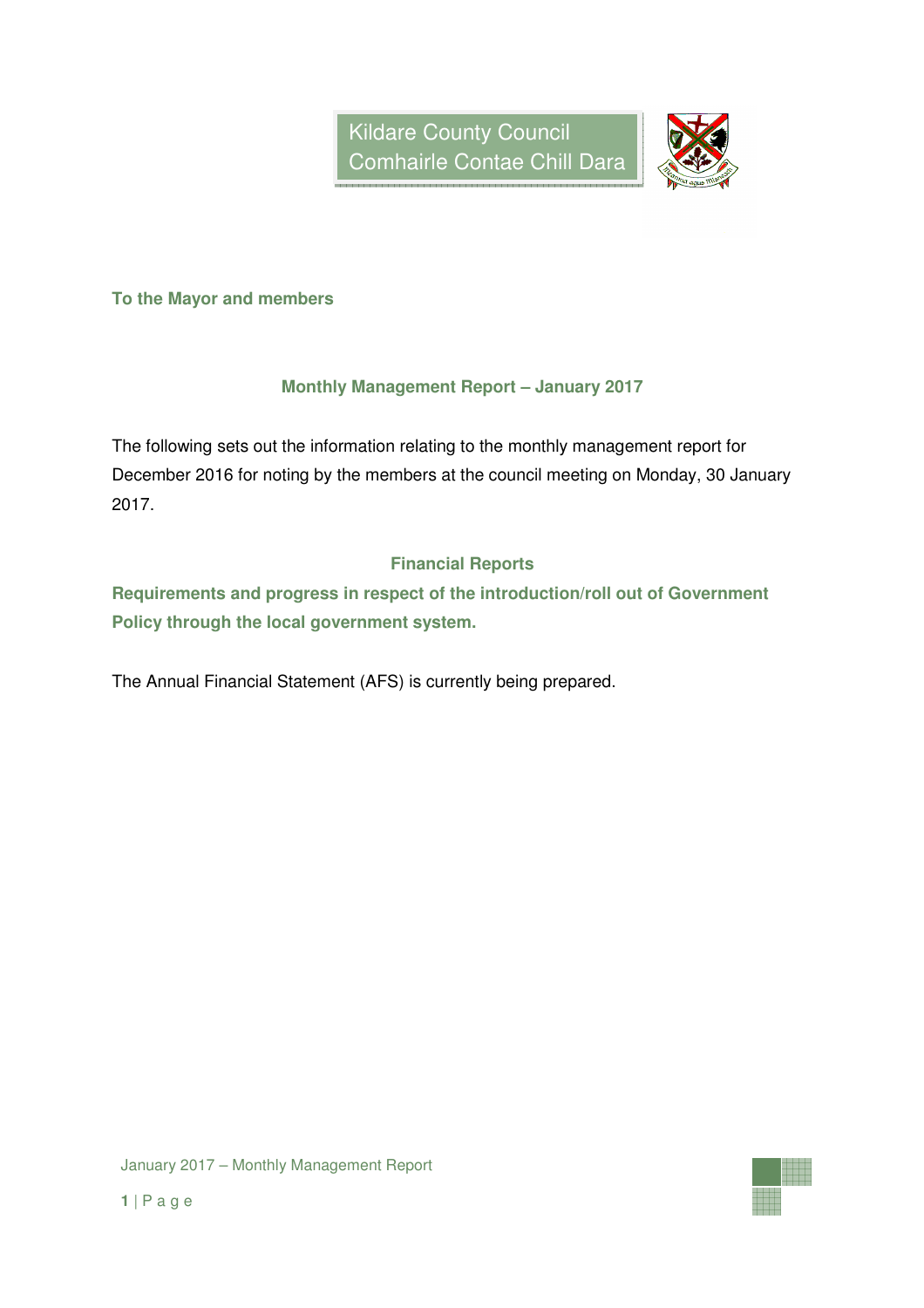## **Housing**

# **Capital Programme**

| Location                                                             | <b>No. of Units</b>                                                           | <b>Status January 2017</b>                                                                                                                |
|----------------------------------------------------------------------|-------------------------------------------------------------------------------|-------------------------------------------------------------------------------------------------------------------------------------------|
| Highfield/The                                                        | 20 units                                                                      | Construction commenced on site December 2016.                                                                                             |
| Paddocks, Kilcock                                                    |                                                                               | Contractor: Kercon Construction.                                                                                                          |
|                                                                      |                                                                               | Construction programme: 11 months.                                                                                                        |
| Athgarvan Road,<br>Newbridge                                         | 13 units                                                                      | Final tender report submitted to DHPCLG.                                                                                                  |
| Dominican Priory,<br>Athy                                            | 7 emergency<br>accommodation<br>units and 1<br>staff<br>accommodation<br>unit | Work commenced in November 2016. Completion<br>anticipated in March 2017.                                                                 |
| Tankardsgarden,<br>Newbridge                                         | 4 units                                                                       | Tender for consultants to commence February 2017.                                                                                         |
| St. Patricks Park<br>Rathangan<br><b>Remedial Works</b><br>(Phase 1) | Refurbishment<br>of 23 Units                                                  | Lot 1 (4 units): Works commenced on site in January<br>2017.<br>Contractor: Noonan Construction Ltd.<br>Construction programme: 14 weeks. |
| St. Patricks Park                                                    | Demolition of                                                                 | Resident information session to commence in February                                                                                      |
| Rathangan                                                            | 21 units,                                                                     | 2017. Part VIII to follow.                                                                                                                |
| <b>Remedial Works</b>                                                | refurbishment                                                                 |                                                                                                                                           |
| (Phase's 2 & 3)                                                      | of 19 units,                                                                  |                                                                                                                                           |
|                                                                      | construction of<br>16 units.                                                  |                                                                                                                                           |
| Dunmurray Rise                                                       | 34 units                                                                      | Part VIII to be launched February 2017.                                                                                                   |
| Kildare [Phase 3]                                                    |                                                                               | Restricted EU Tender procedure commenced.                                                                                                 |
|                                                                      |                                                                               | Shortlist of contractors to be completed by February                                                                                      |
|                                                                      |                                                                               | 2017. Tender process: May 2017.                                                                                                           |
| <b>Anne Street</b>                                                   | $\overline{12}$ units                                                         | Part VIII to be launched February 2017.                                                                                                   |
| Prosperous                                                           |                                                                               | Restricted EU Tender procedure commenced. Shortlist                                                                                       |
|                                                                      |                                                                               | of contractors to be completed by February 2017.                                                                                          |
|                                                                      |                                                                               | Tender process: May 2017.                                                                                                                 |
| Beechgrove,                                                          | 18 units                                                                      | Part VIII to be launched April 2017.                                                                                                      |
| Rathangan                                                            |                                                                               |                                                                                                                                           |
| Rathasker Road,<br><b>Naas</b>                                       | 50 units                                                                      | Part VIII to be launched April 2017.                                                                                                      |
| Athgarvan Village                                                    | 30 units                                                                      | Tender for the appointment of consultants complete.<br>Appointment of Design Team Consultants end of<br>January 2017.                     |

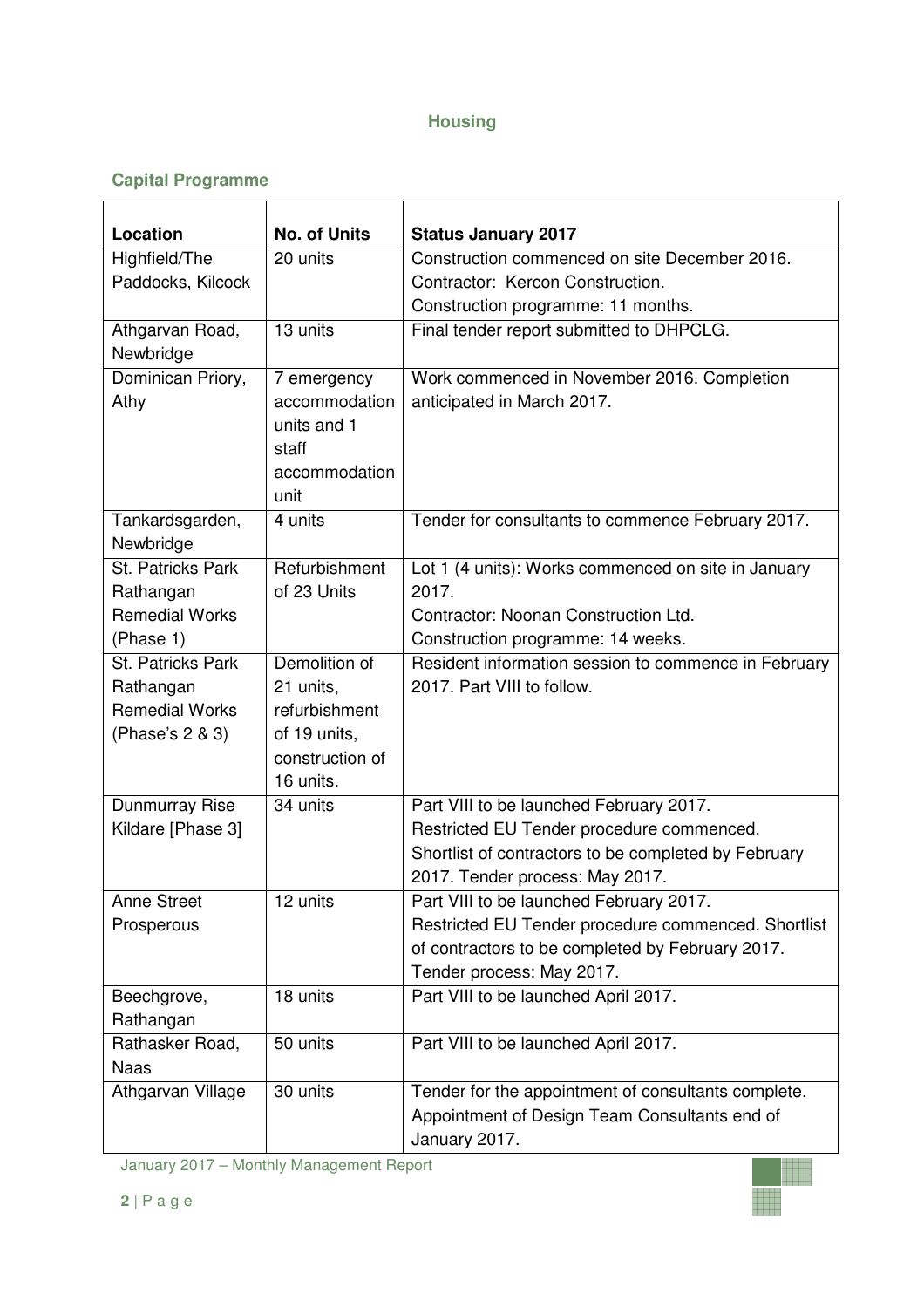| Dominican Lands       | 25 units | Approval Stage 1 application submitted to DHPCLG in  |
|-----------------------|----------|------------------------------------------------------|
| Athy                  |          | December 2016.                                       |
| Flinter's Field, Athy | 33 units | Respond Housing Association - Part VIII to be        |
|                       |          | launched in Quarter 1 2017                           |
| Castlefen, Sallins    | 29 units | Tuath Housing Association - Part VIII to be launched |
|                       |          | in Quarter 1 2017.                                   |

**A schedule of housing delivery for 2016 under the capital and current programmes of the Housing Strategy 2020 is attached at Appendix 1.** 

## **Housing Needs Assessment 2016**

The Social housing assessment was carried out on 21 September 2016 to count the number of households qualified for social housing support. The net need is defined as households who are eligible and in need of social housing support. Households currently living in local authority rented accommodation, voluntary/co-operative accommodation, accommodation provided under the Housing Assistance Payment, Rental Accommodation Scheme or under the Social Housing Current Expenditure Programme are not included. The assessment was published by the Housing Agency in December 2016.

| Kildare                        | 2013   | 2016  |
|--------------------------------|--------|-------|
| Number of qualified households | 15,454 | 5,572 |

#### **Activity Levels**

The following outlines the number of applications processed in 2016 in a number of services areas compared with the same period in 2015 (where available):

## **Social Housing Applications**

|                               | 2016 | 2015 |
|-------------------------------|------|------|
| Existing housing file updates | 571  | 448  |
| <b>Transfer Requests</b>      | 103  | 76   |
| New valid applications        | 591  | 686  |
| Refusals                      | 67   | 91   |

#### **House Purchase Loans**

|                              | 2016 | 2015 |
|------------------------------|------|------|
| <b>Applications Received</b> | 109  | 80   |
| Approvals Issued             | 33   |      |

January 2017 – Monthly Management Report \* Value of loans approved in 2016 =  $E2.250m$ 

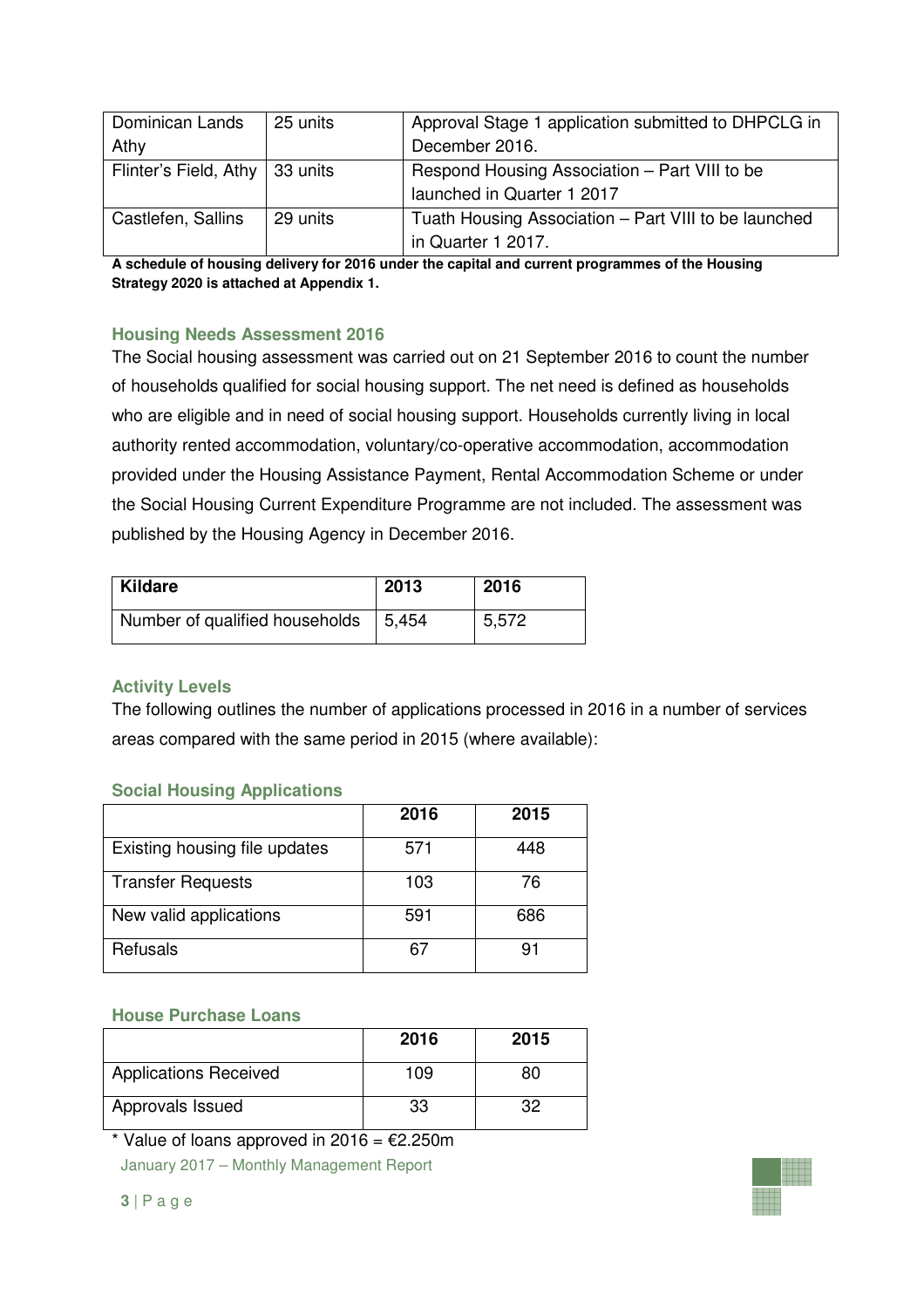## **Tenant Purchase Scheme 2016**

|                              | 2016 | 2015 |
|------------------------------|------|------|
| <b>Applications Received</b> | 102  | N/A  |
| Approvals Issued             | b.   | N/A  |

## **Housing Grants**

|                                                  | 2016            |                 | 2015            |                 |
|--------------------------------------------------|-----------------|-----------------|-----------------|-----------------|
|                                                  | <b>Received</b> | <b>Approved</b> | <b>Received</b> | <b>Approved</b> |
| Housing<br>Adaptation<br>Grant                   | 459             | 333             | 372             | 203             |
| <b>Mobility Aids</b>                             | 9               | 5               | 28              | 26              |
| <b>Grant Housing</b><br>Aid for Older<br>Persons | 280             | 182             | 236             | 151             |

## **Housing Maintenance**

| <b>Property Upgrades</b> | 2016           |
|--------------------------|----------------|
| Vacant House Turnarounds | 89 properties  |
| New House Purchases      | 105 properties |

| <b>Valid Response Maintenance Repairs</b> |       |
|-------------------------------------------|-------|
| 2015                                      | 4,109 |
| 2016                                      | 3,628 |

| <b>Self Help Grants</b>        | 2016 |  |
|--------------------------------|------|--|
| Number of Grants Approved 2016 | 85   |  |

| <b>Energy Upgrade Programme</b> | 2016           |
|---------------------------------|----------------|
| Number of Upgrades carried out  | 469 properties |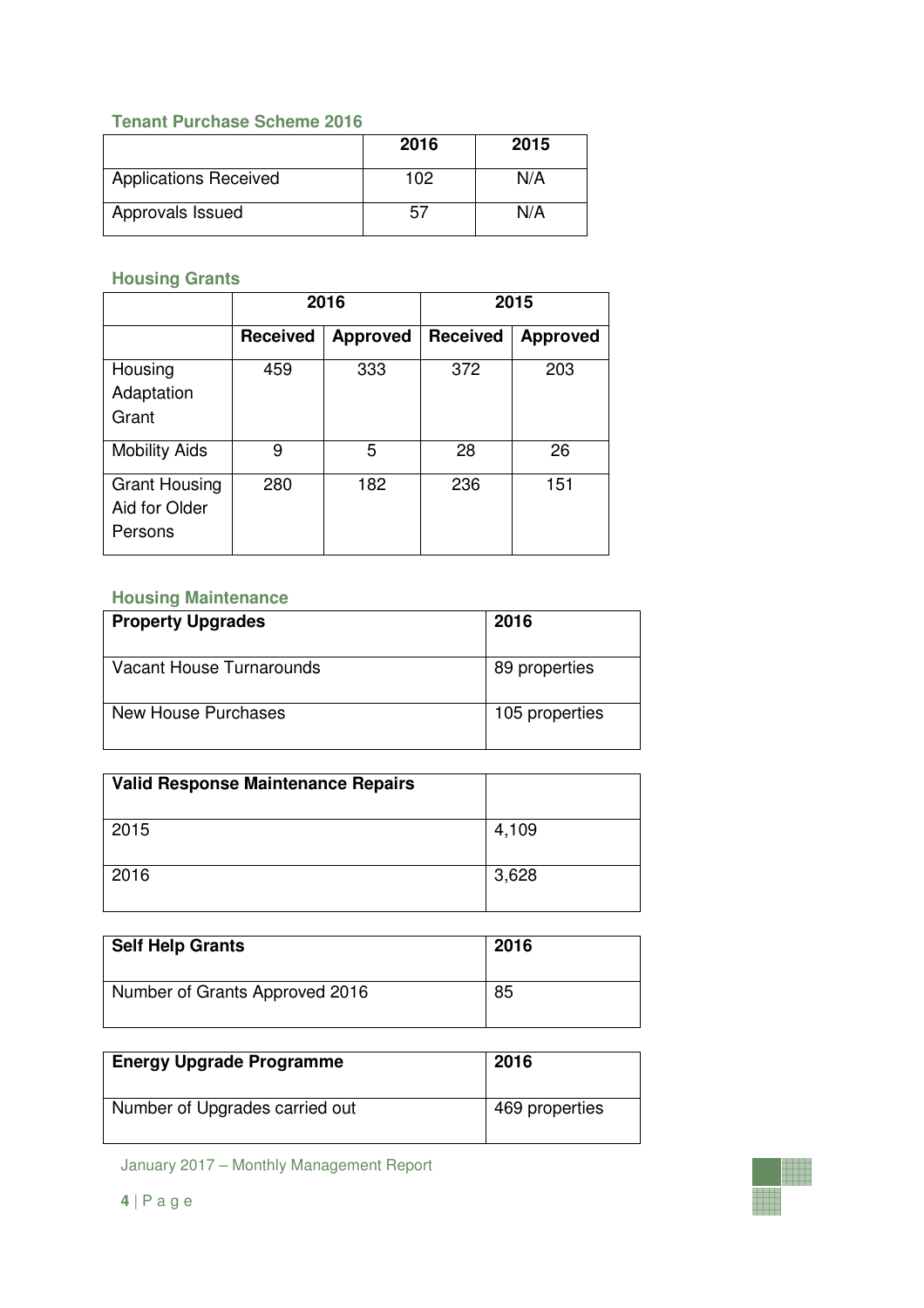| <b>Window &amp; Door Replacement</b> | 2016           |
|--------------------------------------|----------------|
| Number of replacements               | 214 properties |
|                                      |                |
| <b>Serious Fire Damage</b>           | 2016           |
| Properties returned                  | 8              |

#### **Differential Rents Assessments Undertaken**

| Year | LA rents | <b>HAP Rents</b> |
|------|----------|------------------|
| 2015 | 797      | 54               |
| 2016 | 1,318    | 337              |

## **Homeless Presentations**

| Year | <b>Cases</b> | <b>Adults</b> | <b>Children</b> | <b>Single</b><br><b>Parents</b> | <b>Single</b><br><b>Males</b> | <b>Single</b><br><b>Females</b> | <b>Couples</b> |
|------|--------------|---------------|-----------------|---------------------------------|-------------------------------|---------------------------------|----------------|
| 2015 | 405          | 521           | 531             | 138                             | 98                            | 53                              | 116            |
| 2016 | 465          | 586           | 583             | 166                             | 127                           | 51                              | 121            |

## **Planning, Community and Culture**

## **Development Plans / Local Area Plans**

• Material Alterations to the Draft County Development Plan 2017 - 2023 were on public display from the  $1<sup>st</sup>$  November 2016 to the  $29<sup>th</sup>$  November 2016. 32 individual and 780 replicate submissions/ observations on these amendments were received during this period.

 The Chief Executive issued his report to the members on 21 December, 2016 and the members are due to meet to consider the report on 1<sup>st</sup> February, 2017.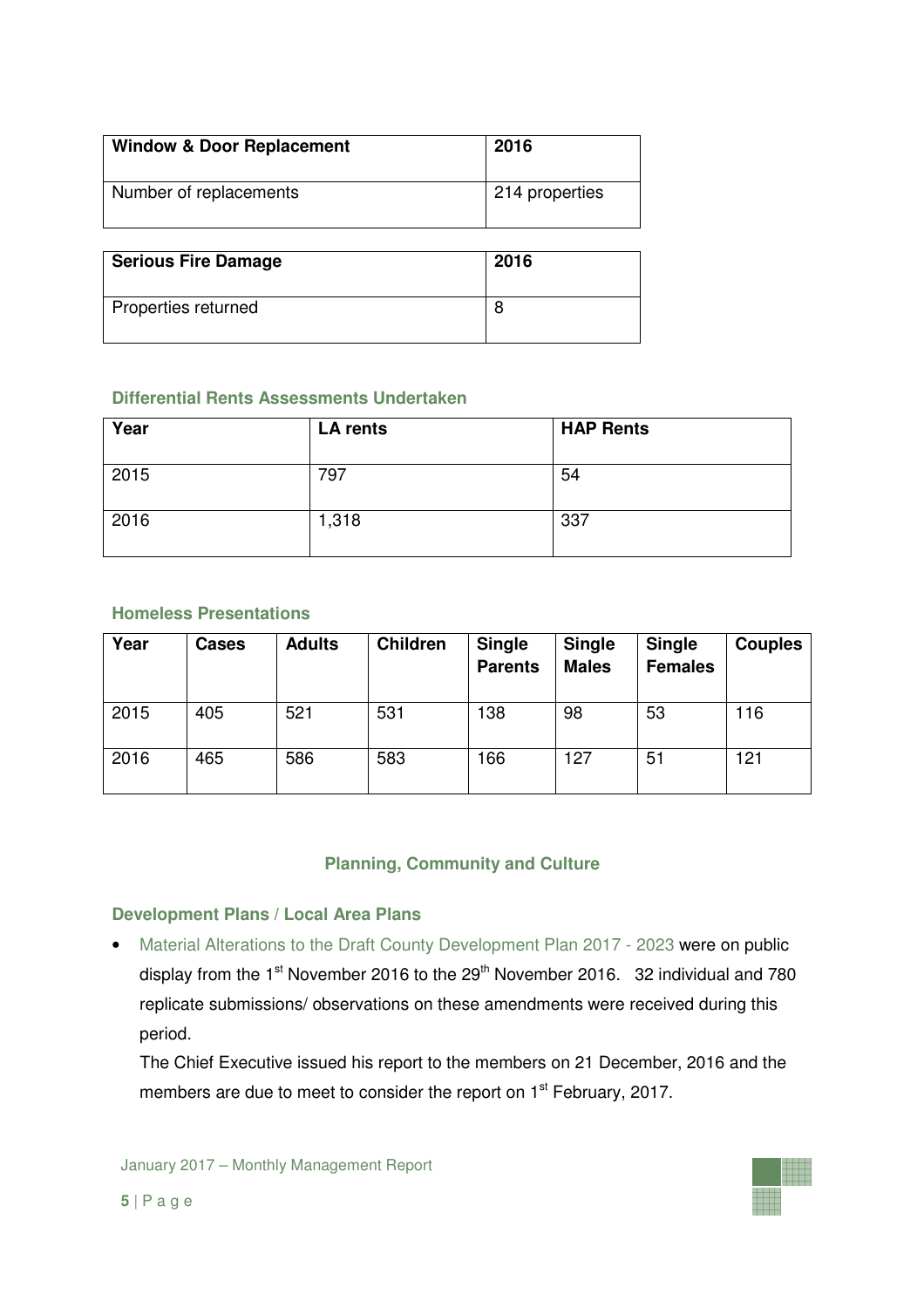- Clane Local Area Plan. The Draft Clane Local Area Plan 2017 2023 was on public display until the 9th November 2016. The Chief Executive issued his report to the members on the 20<sup>th</sup> December, 2016 and the MD members are to submit their notices of motion on same by the  $26<sup>th</sup>$  January, 2017.
- Celbridge Local Area Plan. The Draft LAP for Celbridge is on public display from the 13<sup>th</sup> December, 2016 to the 3<sup>rd</sup> February, 2017
- The Draft Leixlip Local Area Plan was on public display from the 15<sup>th</sup> November 2016 to the 5<sup>th</sup> January, 2017. 377 individual and 243 common/replicated submissions and comments have been received.
- An informal briefing on both Celbridge and Leixlip LAP's for the MD members has been arranged for  $25<sup>th</sup>$  January at 2.30pm.

## **Building and Development Control – Taking in Charge**

Building and Development Control has engaged with Irish Water in relation to completing the taking in charge of those estates which have been previously advertised. On receipt of consent from Irish Water, recommendations to take in charge the remaining estates will be finalised and listed for consideration for taking in charge by the members at the respective Municipal District meetings.

## **Planning Applications**

#### **Number of planning applications received**

| 2014 | $= 1,164$                       |
|------|---------------------------------|
| 2015 | $= 1,192$                       |
| 2016 | $= 1,376$                       |
| 2017 | $= 134 (8/12/16$ to $17/01/17)$ |

## **Planning applications decided 8th December 2016 to 17th January 2017:**

Granted: 62 Retention: 7 Extension of Duration: 1 Refused: 16

January 2017 – Monthly Management Report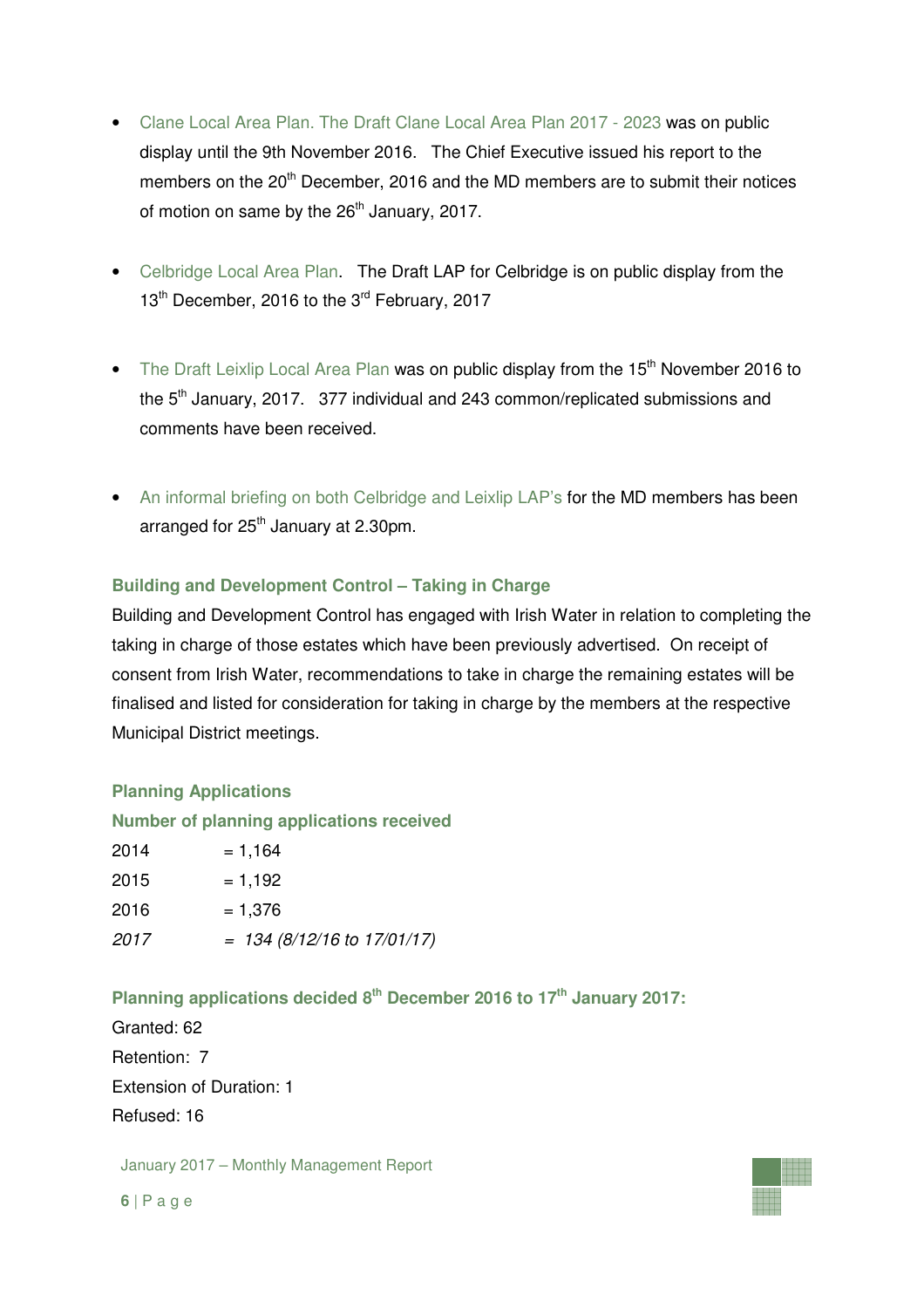## **Planning applications of note granted 8th December 2016 to 17th January 2017:**

**16/282** Killross Properties Limited - provision of 195 No. Dwellings off Green Lane, Leixlip, Co. Kildare.

**16/635 Ballymore Naas Developments Ltd** - 243 houses and associated site works at Pipers Hill, Killashee, Naas, Co. Kildare.

#### **New Applications of note received since the 8th December 2016**

16/1297 Ryevale Nursing Home Limited - Demolition of existing single storey front extension and (B) Permission for construction of a two-storey extension, consisting of 64 en-suite bedrooms at Ryevale Mill, Leixlip, Co. Kildare.

16/1314 Masonbrook Holdings Ltd - 30 residential houses at Barrack Road, Castledermot, Co. Kildare.

16/1320 Bord na Mona PLC - horticulture facility, outdoor storage area, administration office and associated works at Lattensbog/Blacktrench, Caragh, Co. Kildare.

16/1345 BHG Property (Kilcock) Ltd - 450 no. residential units at Branganstown, Kilcock, Co. Kildare.

16/1360 Greyabbey Investments Limited and Lidon Limited - 10 year permission to develop lands on site of approx 40.8 hectares includes lands to the east and west of the Nurney Road at Greyabbey, Kildare.

17/26 Michael Dunne - Construction of a mixed development consisting of: renovations to The Hulk (Charter School) and adjacent buildings, a residential development of 115 units, and construction of a nursing home at Skirteen, Monasterevin, Co. Kildare.

Barrow Blueway - planning application expected to be submitted to the local authorities concerned on the 26<sup>th</sup> January 2017.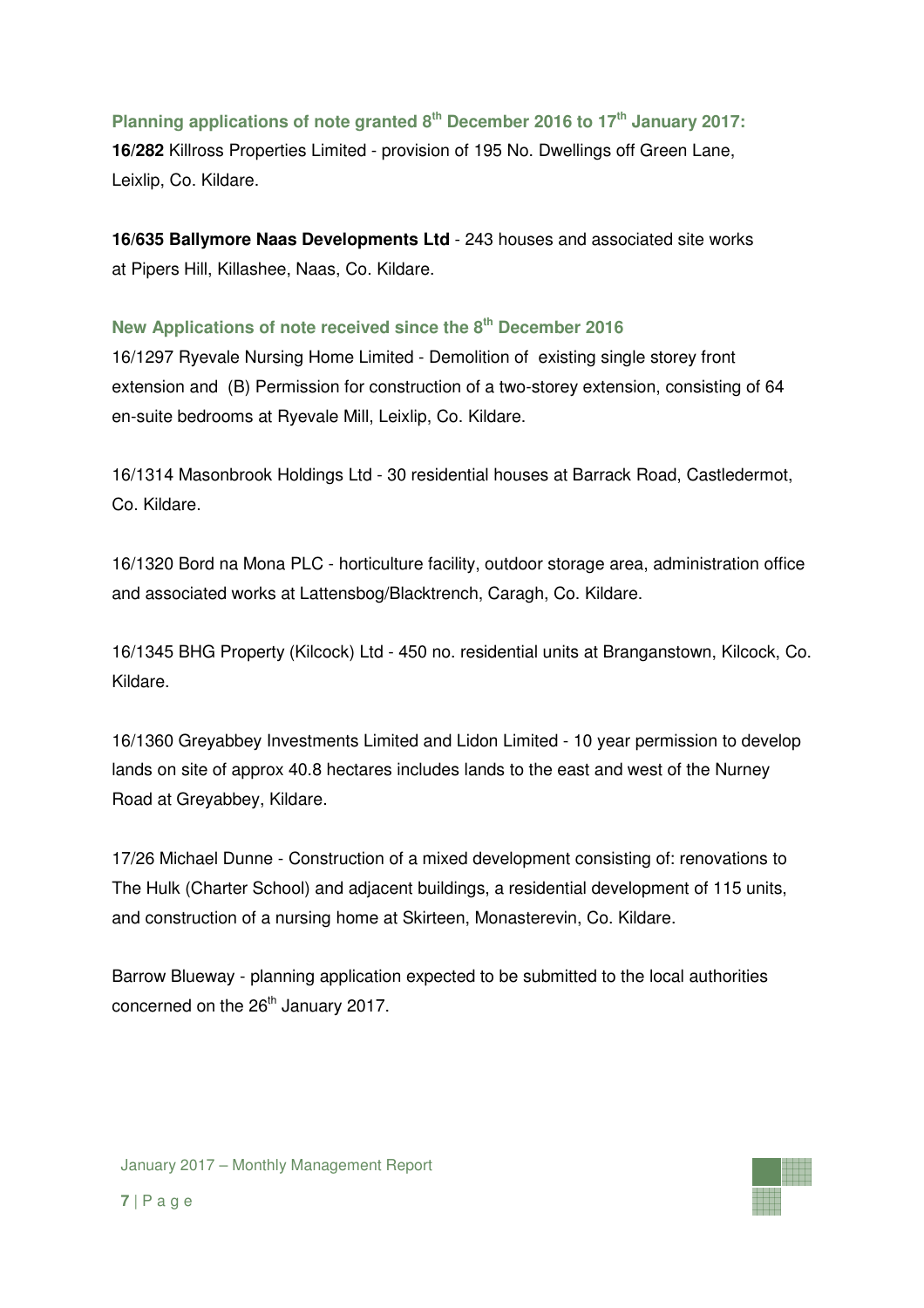#### **Library and Arts Service**

## **Library Development Programme**

Strategies Actioned from: IDEAS REALISED: Spreading the Word... Kildare County Council Library Services Development Plan 2015 - 2019

## **Capital Projects and New Service Provision**

## **Athy Capital Project**

Tender complete for 3 core elements of project and main contractor tender complete end Jan 2017.

## **Naas Library Capital Project**

Evaluation of design team tender in progress.

## **Small library building upgrade projects**

A series of small scale interior upgrades have taken place towards the end of 2016. Enhancement works have taken place to the upper gallery and the community meeting space at Celbridge Community Library. Extensive energy conservation measures are due for completion in Kilcullen Community Library by end Jan 2017 which includes insulation and heating upgrade works. Finally mini internal fit out works have commenced in Newbridge Community Library for completion end of Jan 2017.

## **Reader Development and Literacy Support**

#### Shelf Help 2017 Recommended Reading for Personal Wellbeing.

Shelf Help is a collection of titles covering the topics low mood and depression, worry, stress and anxiety, general mental health and wellbeing, addiction, parenting, relationships and social issues. This capsule collection was selected in conjunction with experienced professionals working in County Kildare for the Health Service Executive, South West Regional Drugs Task Force and Mental Health Ireland. The collection is expanded upon and developed each year.

Planning is currently underway for the Shelf Help 2017 programme.

## **News and Highlights - December/January Library Programme of Events**

## **Toys Technology and Training 2017 Programme**

January 2017 – Monthly Management Report Specialist collection and series of talks designed to offer support to children and adults with learning difficulties, disabilities or more significant needs. Based in Athy, Leixlip and Naas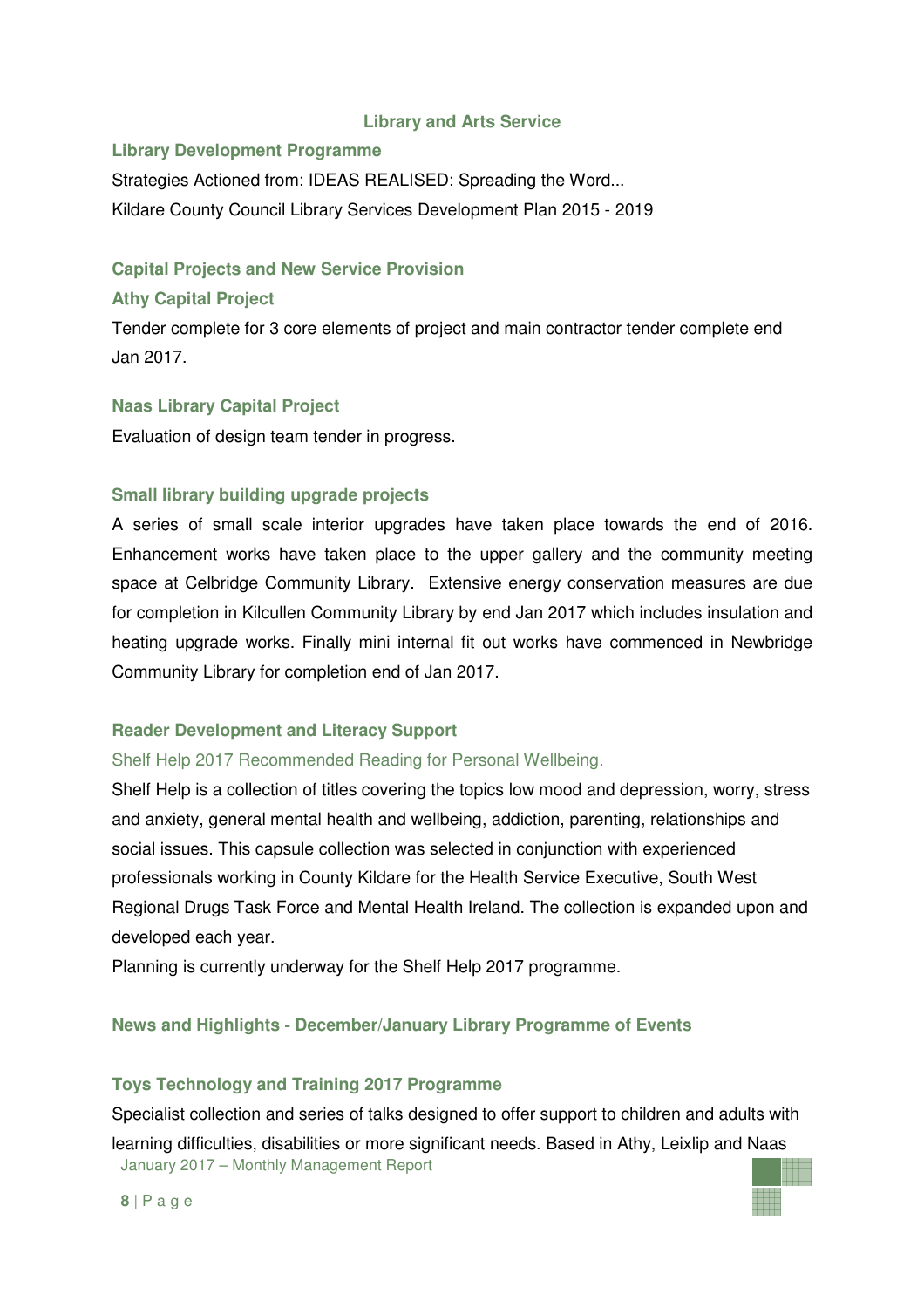Libraries this specialised collection of toys, software and assistive technology can be accessed free of charge throughout the county.

The 'Training' element of the programme provide an annual series of free lectures and workshops which offer guidance, support and networking opportunities for parents, teachers and healthcare professionals. Topics covered in 2017 include behavioural therapy, stress management for teens, bully-proofing your special needs child and empowering people with autism.

## **'Let's Talk About Parenting' 2017 Programme**

A series of talks organised with support from the HSE, Tusla, Kildare Youth Service, Community Awareness of Drugs, Teach Tearmainn and Kildare County Childcare Committee. Talks scheduled for this year are on topics such as bullying, first aid for parents, parenting toddlers, coping with an anxious child, self-harming behaviours in young people, understanding eating disorders, raising boys and building your daughters self-esteem.

## **Rua Wall Planner 2017**

10,000 wall planners were distributed to homes and schools throughout the county highlighting events which will take place in libraries, and further afield, in County Kildare. The annual wall planner which features Rua, the library reading mascot is one of the successful child centered marketing initiatives of the library service.

## **Santa in Naas Town Hall - Autism Friendly Event**

The library service supported an event in December to facilitate a special visitor 'Santa' to meet children with autism and special needs from the County. Children had the opportunity to meet the special person and parents had the opportunity to find out about the 'Toys, Technology and Training' initiative run by the library service. Specially selected toys purchased by library service for autism friendly roadshow held in Naas Town Hall.

## **Business, Enterprise and Employment Support**

Maynooth Library continues to provide support to agencies, small business, entrepreneurs, students and job seekers. As a core service the library provides the following;

- Meeting Space [pre-booking essential]
- Free Wifi and access to PCs
- Free access to VisionNet and Mintel online resources
- Access to our library catalogue at www.kildare.ie/library

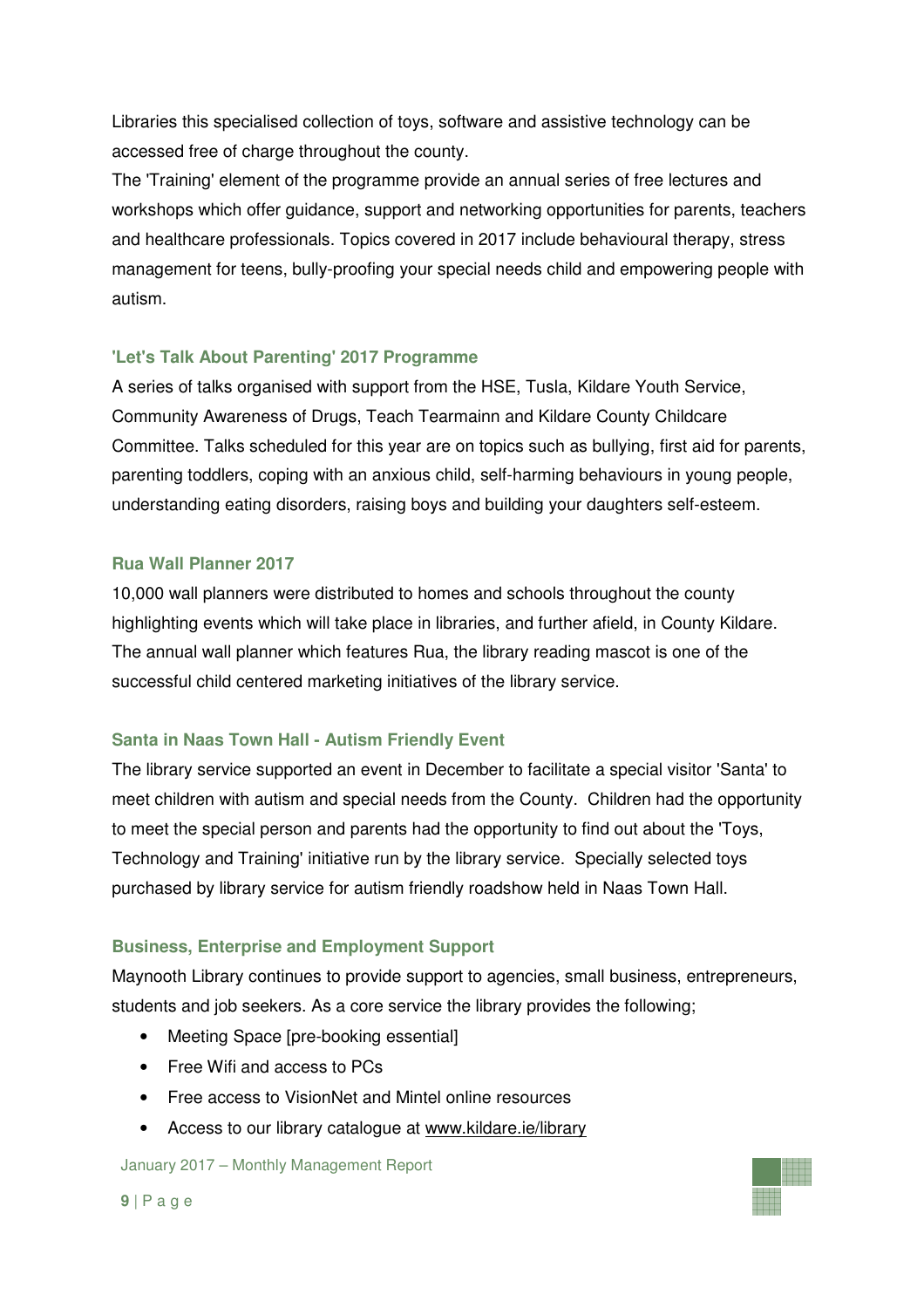- Books, periodicals and business newspapers (including the Financial Times and the Economist)
- eLearning: Free online continuing education courses
- eLanguage: Free online language courses

## **Celbridge Integrated Service Programme Library Interventions Better Basics**

Better Basics is a reading enhancement programme designed to support and advance reading skills amongst primary school age pupils. Kildare Library and Arts Service partnered with County Kildare Leader Partnership and local schools on this project. It is a paired reading initiative aimed at children who require some additional assistance to improve their reading, but are not in receipt of mainstream learning supports. The programme supports improvement in children's reading ability through one to one paired learning with a reading volunteer. The programme will run in Celbridge in 2017. Additionally, the programme will run in schools in Naas, The Curragh and

## **Community Awareness of Drugs at Celbridge Library (**19 January 2017 - 16 February 2017)

Problems with alcohol and other drugs affect people of all ages and all walks of life. Many parents find it difficult to discuss drugs and drug related issues with their children. They may feel they know too little to have any real impact on the opinions of their young people. Yet studies clearly show that parents have a positive impact on the lifestyle choices and drug taking behaviour of their children.

Consisting of six sessions, this interactive programme promotes the role of the parent in educating their young people about the risks associated with substance use, in an effort to reduce the demand for drugs.

## **Revisiting Old Habits**

Celbridge Library has partnered with community officers of the Housing Department to run the programme called Revisiting Old Habits. The programme is currently running once per month in the library. The focus of the group is for people to come and share tales of their past - be it of their childhood, their family traditions or old ways of life now forgotten.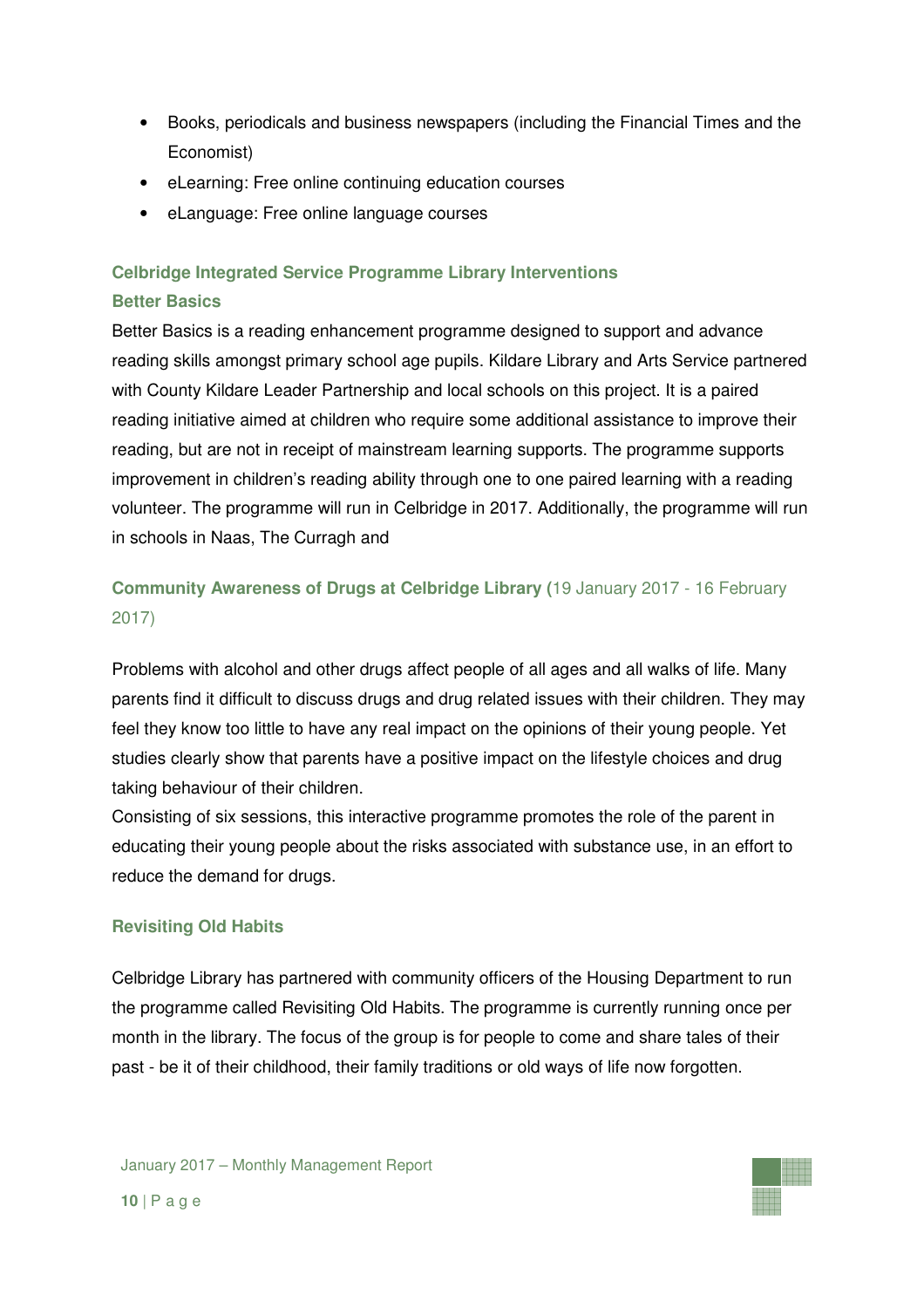#### **Arts Service**

### **Arts Strategy**

Kildare County Council continues to review '(Continue to) Make Inroads: An Arts Development Plan for Kildare Local Authorities 2012-2106 and is planning a new arts strategy for 2017-2021.

At the heart of our last plan, were 5 key words - curate, mentor, broker, respond & inspire words that we felt described how the Arts Service interact with and support the citizens of Co Kildare and beyond. Kildare County Council is inviting submissions on the previous plan and programme of work and where we should go from here.

Submissions from the public were received and are being reviewed. The potential for utilising the Data Hub (following the recent briefing for the Planning, Community and Culture) will be explored

#### **Music Generation**

Music Generation will announce an open national call for applications from local Music Education Partnerships in Phase 2 (2017-2021) of the programme early in the New Year. The Arts Service is currently scoping the potential of making a bid for the partnership, in association with the Kildare/West Wicklow ETB. Closing date for applications is 31st May. Closing date for expressions of interest is 17th February 2017.

#### **Creative Ireland Programme 2017 - 2022**

Creative Ireland was launched in November 2016. It is an initiative of Department of the Arts, Gaeltacht, Regional and Rural Affairs (DAHGRRA) and is cross departmental.

Creative Ireland has identified local authorities as a lead partner, lead by a Director with a remit for 'culture'. In addition, each county will identify a Cultural Coordinator and set up a Culture Committee.

Creative Ireland intend to consult with local authorities on a county by county basis and will contact local authorities in the coming weeks to organise to meet them.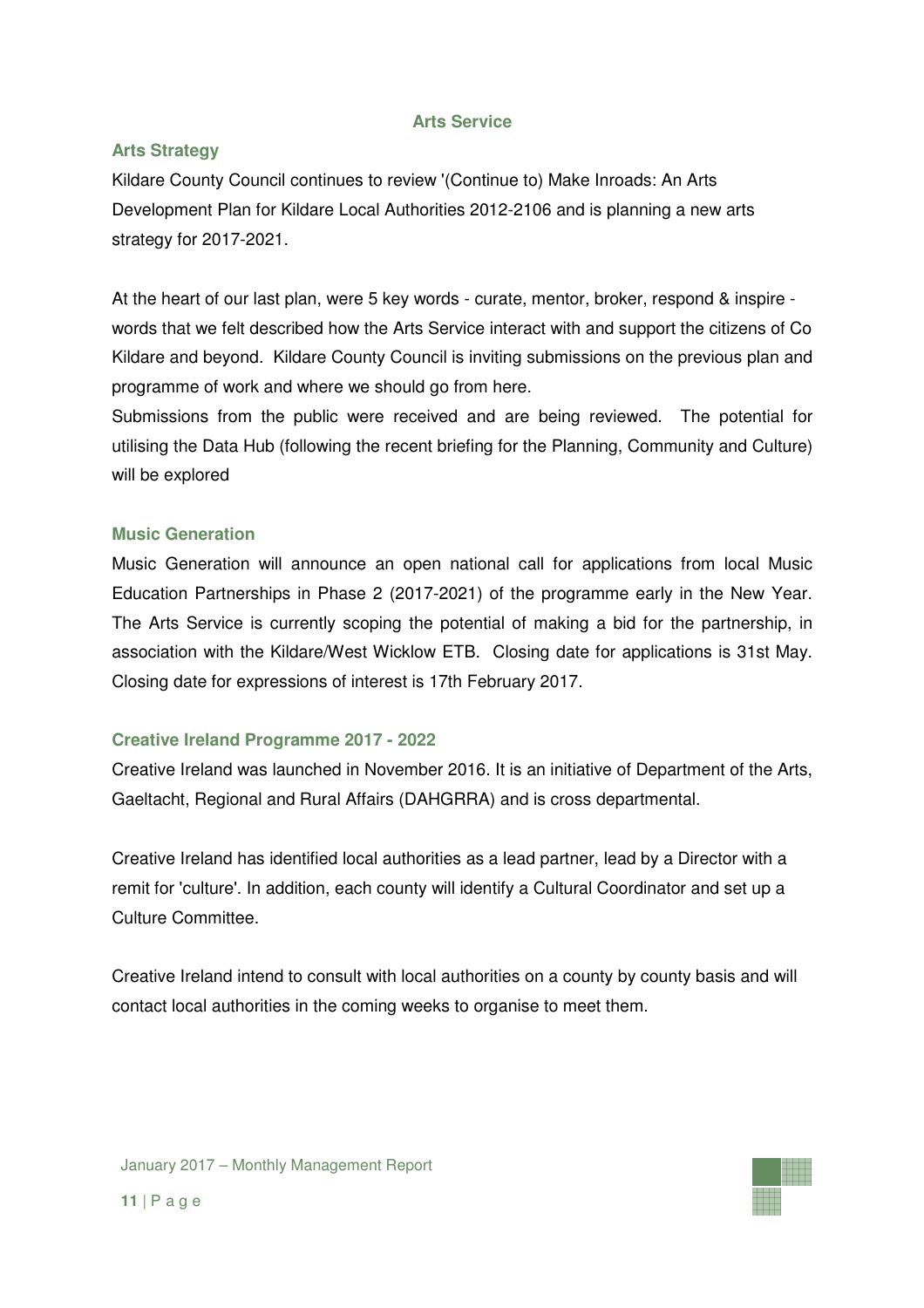#### **Programmes/Events/News**

#### **Places Matter: What Happened When We Invest In The Arts?**

Arts Council of Ireland hosted a national conference on the arts in Ireland in Dublin Castle on Thurs 12th January 2017. The welcome address was made by Simon Coveney TD, Minister for Housing, Community, Planning and Local Government:

The Past Times Community Choir, an initiative by Kildare County Council and the HSE was showcased at the conference, with a performance by the choir. Margharita Solan, Mc Auley Place, Naas also spoke about the benefit of arts participation to older people

#### **Arts Grants/Awards**

The suite of arts grants and awards 2017, for community groups, artists and arts collectives will be advertised shortly, with a closing date of 20th March 2017. Information clinics for applicants will take place throughout the county in advance of the deadline.

#### **Kildare Decade of Commemorations**

#### **Centenarian Ceremony and 1916 Competition Recipients Award Ceremony**

The event took place on December 10th in Aras Chill Dara. The day will consist of two ceremonies. At the first special event, Mayor of Kildare, Cllr Ivan Keatley presented County Kildare centenarians with a Kildare 1916 commemorative lapel pin, followed by a reception.

The second event consisted of a presentation of prizes to winners and runners up of the County Kildare poetry competition and lapel pin design competition. The event showcased elements of the commemorative programme throughout the year: a selection of work from the Little Stories Little Prints exhibition; the 1916 Sackville Street Project; the Eamon O'Modhrain exhibition; commissioned centenary notebooks and a display of the poetry and lapel pin winning entries. A short film highlighting the diverse range of events and activities which the Decade of Commemorations Committee had supported was screened.

#### **Centenary Book Launches**

#### **'Seven Signatories - The Family Histories of the Signatories of the Proclamation'**

10th December: As part of the county Closing Ceremony - the launch of Seven signatories. A genealogical history of the men who signed the Proclamation, by Paul Gorry, commissioned by the Irish Family History Foundation and the Kildare Decade of Commemoration Committee.

January 2017 – Monthly Management Report **13 December, 7pm:** Book launch of Curragh Life in 1916 by Monsignor John MacDonald, in Ceannt's NCO Mess, Curragh Camp. The book celebrates the centenary through the stories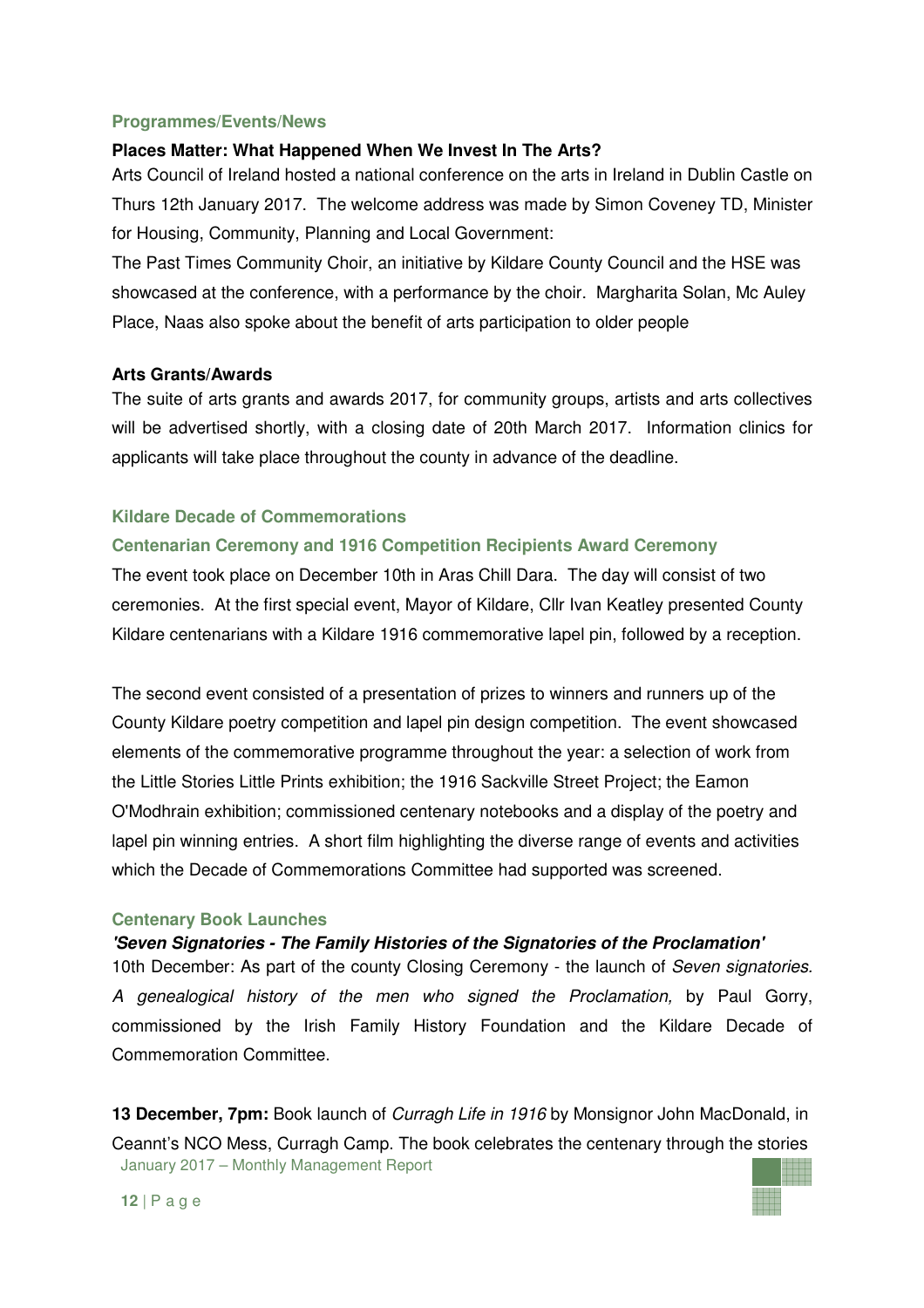of people who lived and worked there in 1916. General Joe Mulligan, GOC DFTC also appointed Reggie Darling Historian in Residence in the Curragh Camp

## **Exhibitions and Events Nov/Dec**

**4 December, 5pm:** Unveiling of 1916 Proclamation Stone and Memorial Bench, Canal side, Robertstown.

**10 December:** The Maynooth 1916 Centenary Committee and Maynooth Tidy Towns planted fifteen oak trees to honour the fifteen men from Maynooth Company, Irish Volunteers, who travelled to Dublin on Easter Monday 1916 to take part in the Rising.

**15 December:** 'The Plough and the stars,' a unique production of Seán O'Casey's play in the Celbridge Manor Hotel, Celbridge. This was collaboration between Run of the Mill Inclusive Theatre Company and Choices Day Programme, St. John of Gods Services Liffey region.

**18 December, 4pm:** 'From the plains – The story of John Devoy,' a play by Eoghan Burke (Fia Rua) at the Duck and Cup Café, the Moat Theatre, Naas. A one man play, featuring recitations, music and song from Fia Rua and friends.

**28 December, 11am-3pm:** Narraghmore Vintage Club organised a historic themed celebration of the local area with participation from the Narraghmore Development Association, The Griese Theatre, Kildoon High Nelly Bicycle Club, Narraghmore Pipe Band and Kildare Hunt Club. The event featured music, re-enactments, food and focused on agriculture of the period. The event which was aided by the Decade of Commemorations Committee had the support of many community organisations in the locality.

**29 December, 8pm:** Book launch of William A. Byrne. Teacher, scholar, poet in Dillon's, of Rathangan, author and literary tutor Des Egan. William A. Byrne, wrote under the pen name 'William Dara' and was a teacher in Knockbeg College, Carlow. In 1916 he became assistant professor of English at UCD succeeding the executed patriot Thomas McDonagh. This book is collaboration between the Bluebells and Buskers Committee and the Rathangan Historical Group.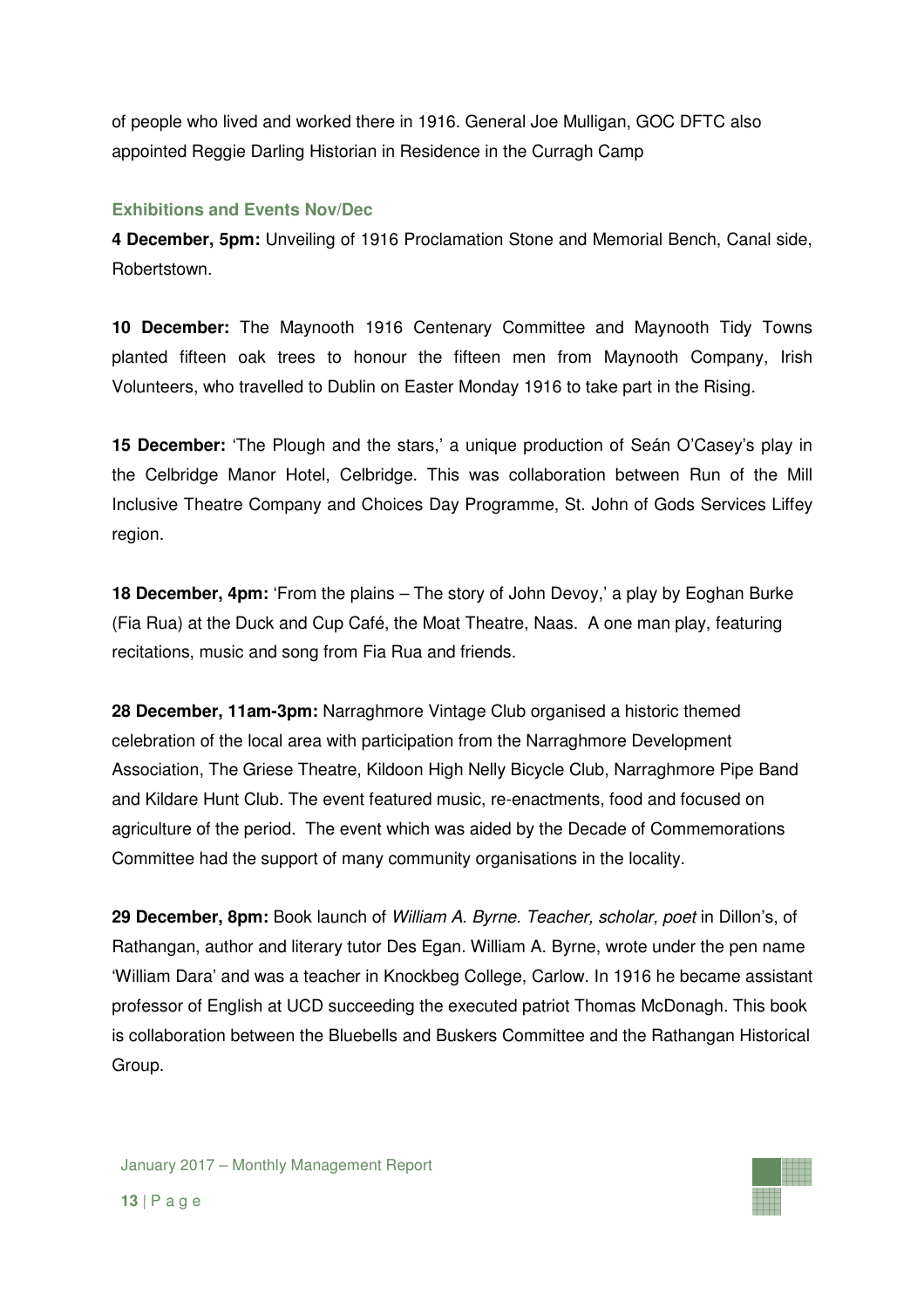**31 December, 3pm:** Closing ceremony of the Maynooth 1916 Centenary Committee took place with the lowering of the Maynooth 15 flag at the Town Square. A guard of honour was formed by Defence Forces veterans, An Garda Síochána, Maynooth Scouts and 1916 reenactors, with musical salutes by the St. Mary's Brass and Reed Band.

**31 December, 3pm:** Unveiling of the monument to the Laois Volunteers, who under direct orders from P. H. Pearse, cut the wires on the railway line at Maganey on Easter Sunday night, 1916. Among the attendance was Laois TD, Seán Fleming, a descendant of the OC of the Volunteers, Eamon Fleming, and other family representatives of the men. This monument was joint collaboration between Laois 1916 Commemoration Committee and the Kildare Decade of Commemorations Committee. There was a reception in the Clanard Court Hotel afterwards where the Kildare 1916/2016 promotional film was featured.

## **Local Community and Development Committee [LCDC] December/January 2016/17**

The last LCDC meeting was held on November 23rd 2016.

#### **A. Social Inclusion Programme (SICAP)**

A senior representative Paul Lemass from the Dept visited CKLP to gain an understanding of the SICAP implementation in Kildare as part of county wide visits. He visited a number of programmes and met with SICAP participants in breakfast clubs, refugee's and people supported to start businesses. He held a short discussion with CKLP and LCDC representatives. This was received very positively and subsequent communication highlighted the value of the visit. He is keen to attend an upcoming LCDC meeting to discuss SICAP post 2017.

The SICAP social inclusion sub group have to review the 2016 End of Year report presented by CKLP. All targets were met with the vast majority exceeded. This will be presented to the next LCDC meeting for approval.

#### **B. Rural Development**

The LCDC rural development sub group met and the implementation roll out of the programme will be presented at the next LCDC meeting.

January 2017 – Monthly Management Report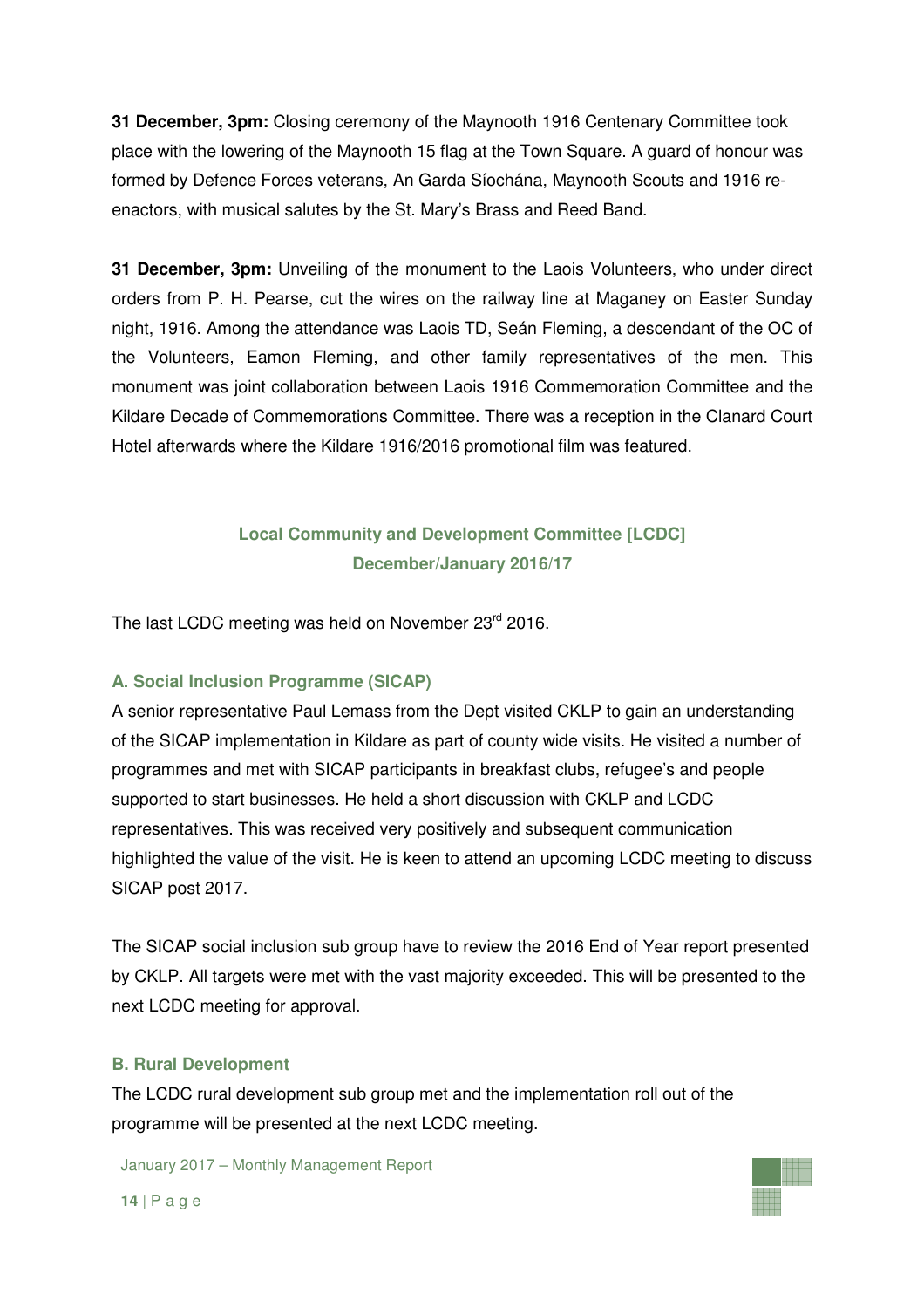## **C. Mental Health supports- Mojo men's pilot programme**

Funding has been secured to roll out Mojo across the county in 2017. The first programme for 2017 is commencing in Kildare Town on the  $24<sup>th</sup>$  of January.

### **D. Area Focus**

A second meeting of the LCDC representatives aiming to work more collaboratively in Athy took place in December. This was a very positive meeting with a follow up scheduled in February.

## **Water Services and Environment**

#### **Water Services**

**Major Capital Projects (Irish Water's Capital Investment Plan 2014-2016)**  Major Capital Projects (Irish Water's Capital Investment Plan 2014-2016)

## **Upper Liffey Valley**

**Osberstown Wastewater Treatment Plant Upgrade Contract** - The plant was up-graded to 100,000 PE treatment capacity in May 2016. The final phase (bringing the "liquid stream" treatment capacity to 130,000 PE) is scheduled for completion in Q1 - 2017. The plant is currently being process proved until October 2017.

**Osberstown Sewerage Sludge Treatment Facility Upgrade** – Irish Water intend delivering the Osberstown wastewater treatment plant 'sludge stream' works as part of an upgrade to the Osberstown Sludge Treatment Facility.

**Contract 2A (Newbridge Eastern Interceptor Sewer)** – The Planning, Design and Procurement stage is under way. Planning permission has been granted to Irish Water for the Little Connell Pumping Station. The CPO is due to be published by Irish Water in Q1- 2017. Short listing of contractors is being finalised by Irish Water. Tenders to market are due to issue by Irish Water in Q1**/**Q2-2017.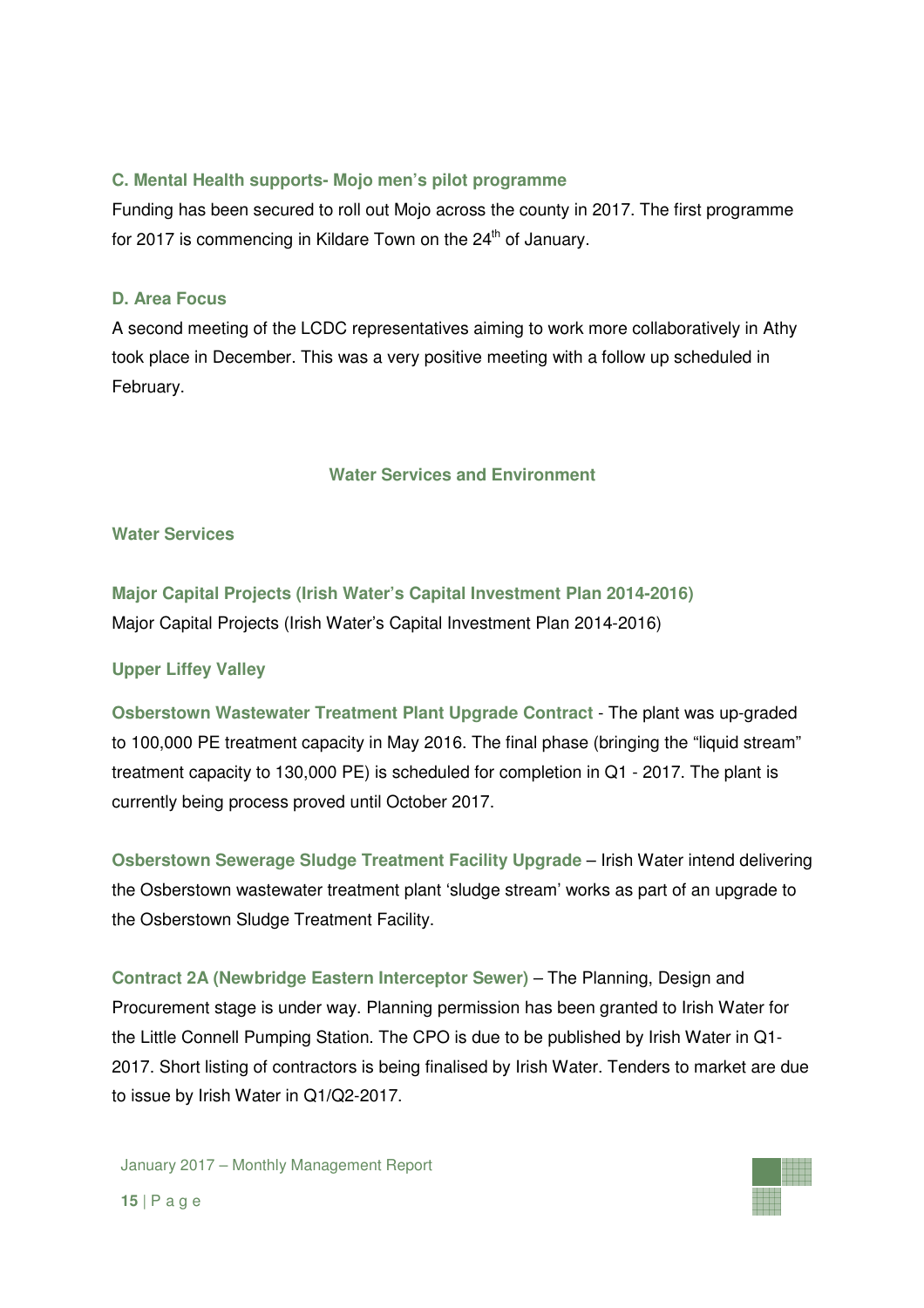**Contract 2B (Network)** – The Planning Design and Procurement stage is under way. Planning permission has been granted to Irish Water for the Monread and Clane Pumping Stations. The CPO is due to be published by Irish Water in Q1**/**Q2-2017. Short listing of contractors by Irish Water is ongoing. Tenders to market are due to issue by Irish Water in Q2-2017.

## **Lower Liffey Valley**

Castlewarden to Ballygoran Pipeline and Reservoir Contract – Operational.

Ballygoran to Collinstown Watermain Contract – Operational

North Leixlip Sewerage Scheme – Operational

Leixlip Wastewater Treatment Plant Upgrade Contract - The plant upgrade to 150,000 PE treatment capacity has been commissioned. The plant is being process proved for 12 months until June 2017.

Celbridge Road Network Reinforcement Project- Consultants were appointed in April 2016 and are preparing a Design Review Report to address sewerage network capacity constraints in the Celbridge catchment.

#### **Kildare Town**

**Kildare Town Network Contract** – Works commenced on site in January 2016. Works are substantially completed. The works are scheduled to be commissioned in February 2017.

#### **Minor Capital Projects**

Irish Water have identified the Minor Capital Programme as a means of getting value for money and cater for investment drivers namely:-

Drinking Water Quality Environmental Compliance Water and Wastewater availability – new developments Business efficiencies Asset condition and performance

Hence they have requested that Kildare County Council set up and lead a Minor Capital Team for delivery of such projects across the county. Kildare County Council has agreed a new Capital Project Team structure with Irish Water for the delivery of this programme over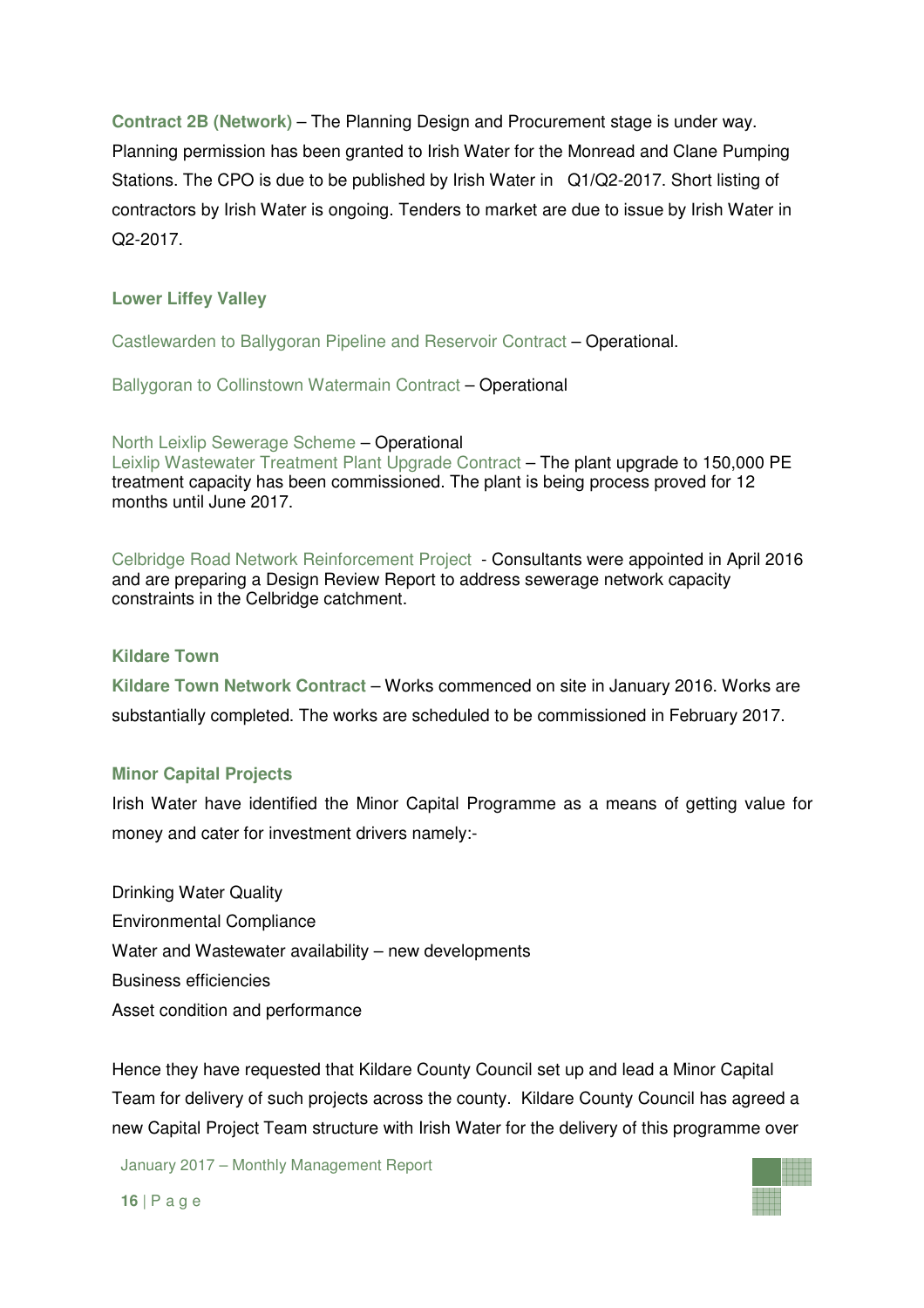the next three years.

This is considered to be a positive development for the county as there is now an expectation that quite a number of minor capital projects will be given approval, in response to Kildare County Council's ability to deliver such schemes locally.

Many smaller treatment plants require up-grades for compliance purposes and to cater for future housing developments. In addition, schemes in water supply areas will improve service to customers and help contain our leakage levels.

A total of 22 schemes have currently been approved by Irish Water for progression by Kildare County Council Minor Capital Team. The estimated value of works is in the region of €7 million. Five of these schemes have been completed by the team and several others have been placed on long term hold by Irish Water. The following is a list of active schemes in this area:-

**Allenwood to Kilmeague Mains Replacement** - Advance works at Allenwood Crossroads have been carried out in collaboration with KCC Roads & Transportation upgrade works to prevent the requirement of disturbing a newly laid tabletop ramp. Site Investigation works have been completed. Design works are currently being progressed by KCC

**Allenwood Vacuum System Modification & WWTP Upgrade -** An engineering consultant is progressing design and site investigation works. The planning application is also being prepared by the Consultant. This is a combination of two ANBs.

**Athy Wastewater Treatment Plant Upgrade** – A topographical survey and site investigation works have taken place. Design works and planning are being progressed by an engineering consultant.

**Kildare Town Backyard Services** - Design works are to take place in conjunction with the Maynooth Watermains Rehabilitation Scheme. Site investigation works being tendered separately and are expected to be carried out in Q2-2017.

**Coill Dubh WWTP up-grade** – is currently at commissioning stage.

January 2017 – Monthly Management Report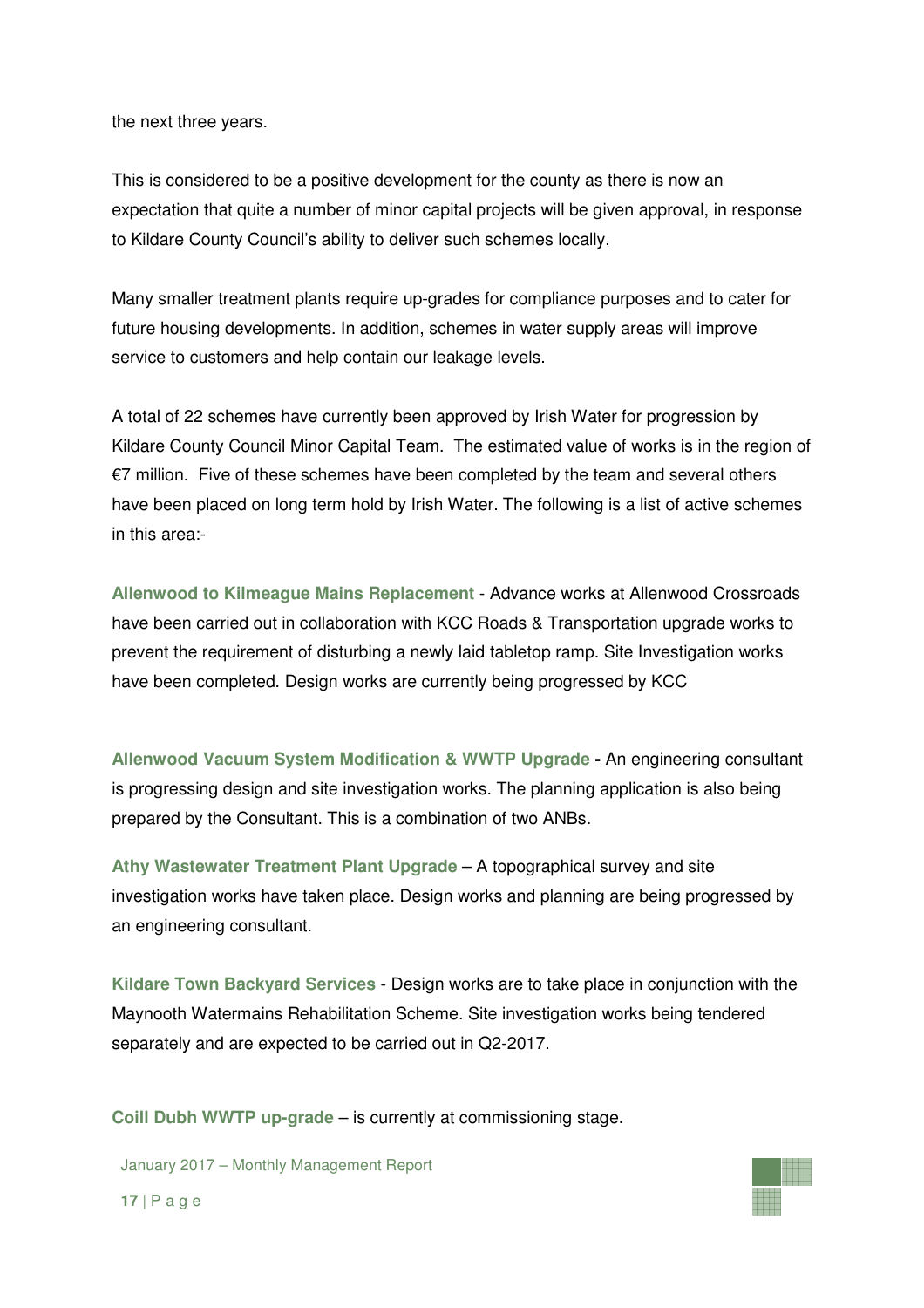**Crophill, Castledermot Cast Iron Replacement** - Approval was received for the replacement of 500m of cast iron watermain. Design and site investigation tender documents have been prepared and submitted to Irish Water for tendering.

**Kilmeague Wastewater Treatment Plant Upgrade** – An Engineering Consultant has been appointed to progress design options in conjunction with the Athy Wastewater Treatment Plant Upgrade. A Recommendations Report has been completed and treatment options are being confirmed prior to commencement of tender process for improvement works.

**Rathcoffey, Milltown and Calverstown WWTPs** – A Recommendation Report has been prepared by the appointed engineering consultant. Kildare County Council have progressed some minor manhole rehabilitation works to reduce network infiltration and a subsequent flow & load survey. The results of this additional flow & load survey will be used to help identify upgrade requirements.

**Ladychapel Cross to Taghadoe Watermain** - KCC are preparing the design and tender documents to progress this new watermain scheme.

**Maynooth Watermains Rehabilitation** – A Consultant has been appointed to progress this scheme. The tender process for Site Investigation and Construction has been completed. Appointment of a Contractor is taking place and works are due to commence in Q1-2017. This scheme is being carried out in conjunction with Kildare Town Backyard Services. The Maynooth scheme is being prioritised. Advance works to remove lead services on the Dublin Road has been progressed to completion by Kildare County Council.

**Monread Road Sewer Line Repair** - Approval was received for the replacement of 900m of foul sewer pipe. This work will be carried out predominantly with night work during Q1 and Q2 - 2017.

**Narraghmore Wastewater Treatment Plant** - Appointment of Contractors for improvement works at treatment plant is ongoing.

**Oak Park, Narraghmore** - Preparation of Tender Documents for improvement works at pumping station and new rising main to Narraghmore WWTP ongoing.

January 2017 – Monthly Management Report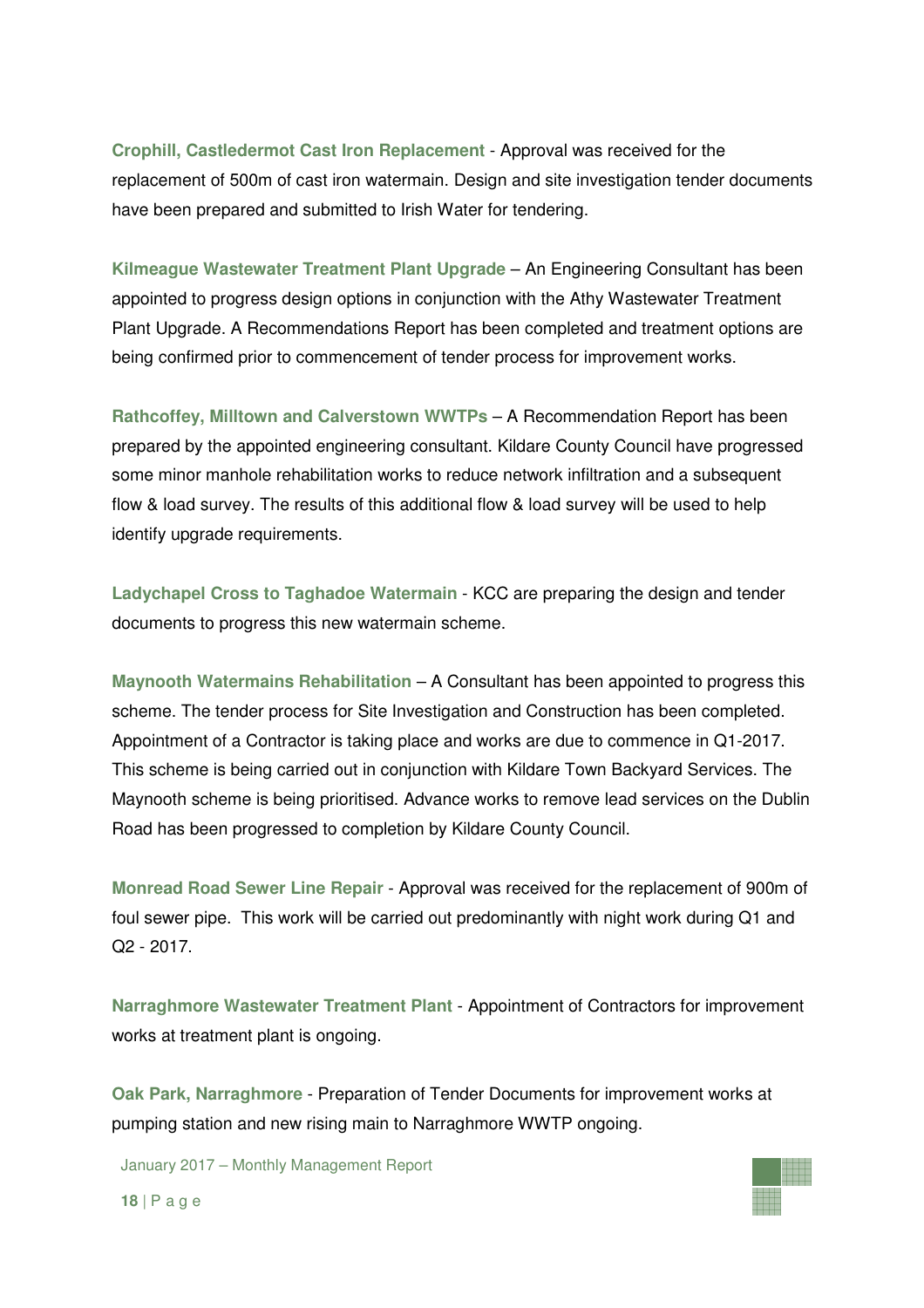**Rathangan WWTP** - Preparation of a Consultants Brief was prepared by Kildare County Council and has been submitted to Irish Water for tendering. The consultant will prepare a Condition Report and Recommendations Report identifying required upgrade works.

**Red Bog Borehole Removal** - Approval was received to remove the Red Bog borehole source from operation and connection of the local network to the Poulaphouca Regional water supply. Works consist of the construction of a booster pump and approximately 2.5 km of watermain. Design and site investigation tender documents have been prepared and are ready for submission to Irish Water for tendering. An ecological assessment is required prior to tendering to ensure the proposed works do not adversely impact on the surrounding environment.

**Timeline WWTP** – Preparation works for a Part 8 planning application has been prepared by KCC and approval will be sought. The proposed upgrade will then be tendered out to Irish Water's MEICA lot 5 framework for new package wastewater treatment plant, subject to Part 8 planning approval.

Several Schemes have been progressed to completion by the KCC Minor Capital Scheme. The following is a list of completed or almost completed schemes:-

**Athgarvan Septic Tank Diversion** – Construction of a new foul sewer is now completed thereby eliminating the requirement of a communal septic tank with its associated groundwater pollution potential and maintenance works. Final road reinstatement has been carried out and all works have now been completed. Final Account review ongoing.

**Ballitore WWTP** - Construction of access road and pipeline. All works have been competed on this scheme

**Newhall Pumping Station Upgrade –** Works have been completed. Final Account Review ongoing.

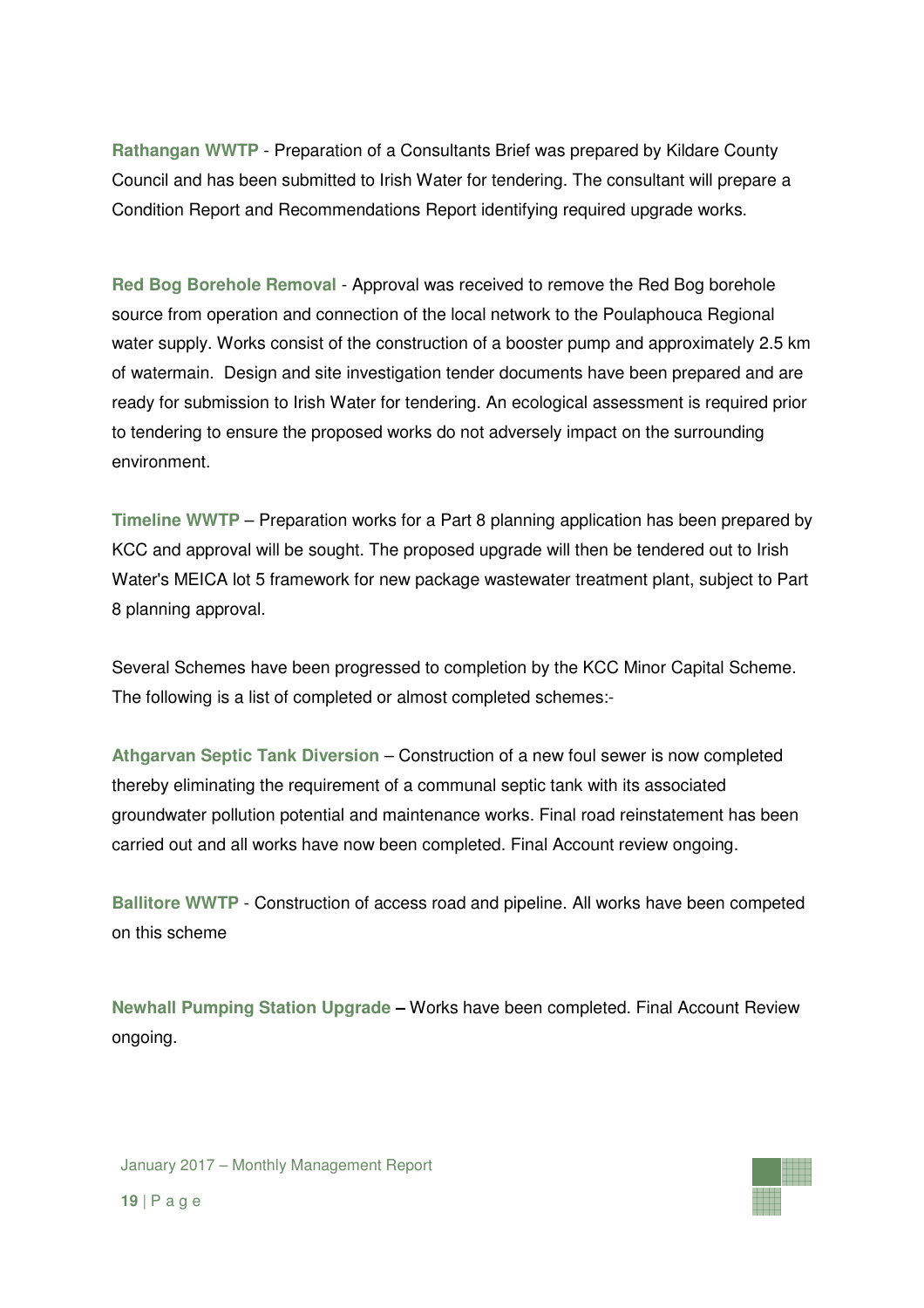**Old Grange (Monasterevin) Watermain** – The new watermain has now been laid and all houses connected to the new main. All outstanding works have been completed and final account payment to be closed out.

**Tankardsgarden Pumping Station Upgrade** - Works to replace pumps, control systems and flowmeters have been completed.

**Newbridge Main Street Sewer Replacement** – Works required due to ongoing operational problems and blockages. Initial blockages have been cleared. The appointment of a consultant to design the works has taken place and design works are ongoing to allow for long term improvement measures.

**Emergency Showers & Eyewash Stations** - The preparation of tender documentation for a county wide replacement at all water and wastewater treatment plants has been carried out.

The following non-Irish Water Schemes **(Unfinished Housing Estates)** have been progressed by Kildare County Council:-

**Cluain Dara, Derrinturn –** Construction of a pump station in the unfinished housing estate has been completed and commissioned. The scheme is now fully complete and Final Account being closed out.

**Mill Brook, Timolin** - Construction of a pump station in the unfinished housing estate has been completed and commissioned. The scheme is now fully complete.

**The Paddocks, Crookstown -** Exploratory survey/design work is ongoing for the connection of this estate to the public foul sewer. Should this be feasible and at reasonable cost, it is then proposed to decommission the existing treatment system. The scheme is subject to funding being provided.

#### **Rural Water Programme**

In 2016, the Department of Housing, Planning, Community & Local Government (formerly Department of Environment, Community & Local Government) announced a multi-annual funding programme for 2016 - 2018. Kildare Rural Water Section's funding submission for

January 2017 – Monthly Management Report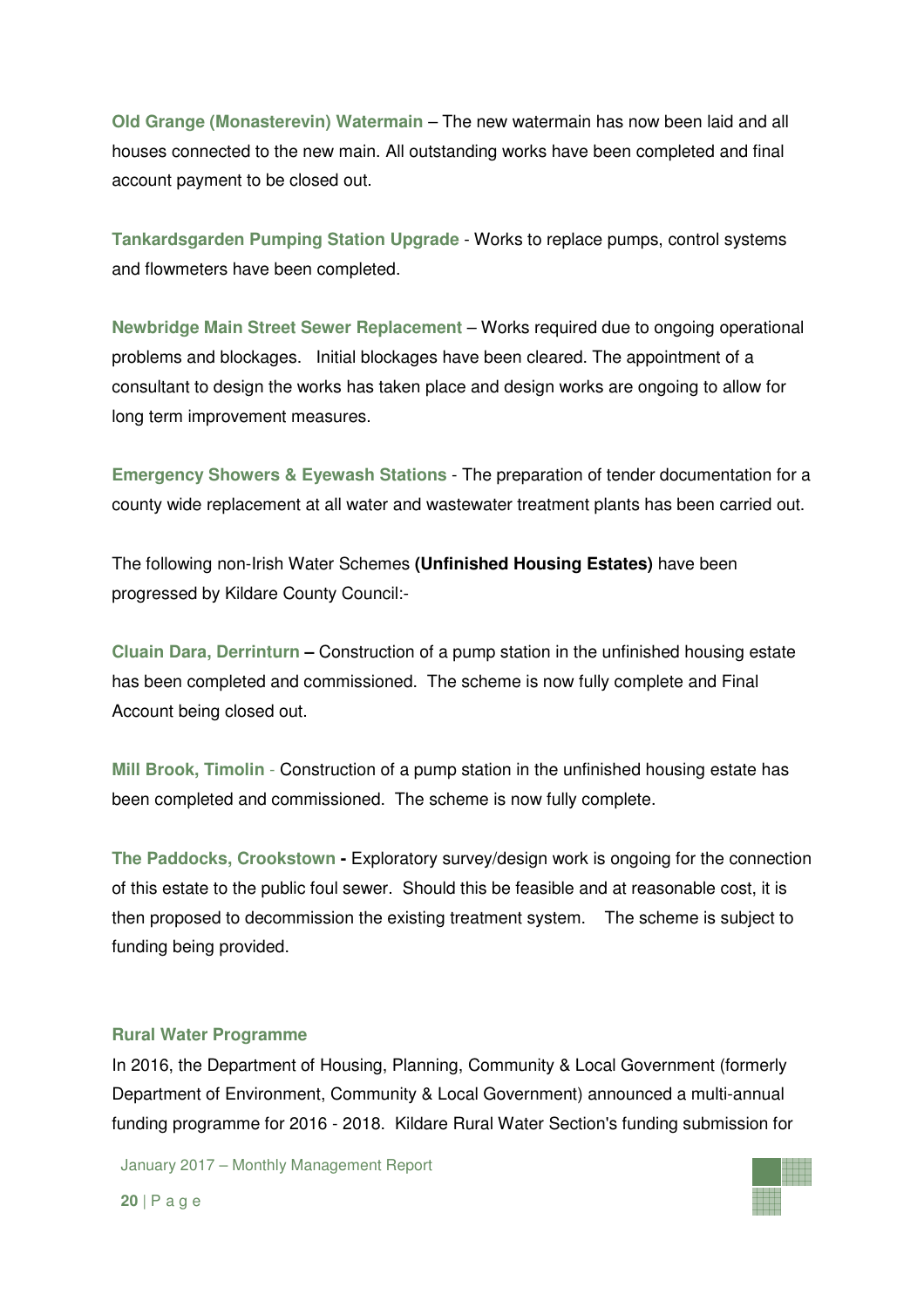the Rural Water Multi-Annual Programme has been prepared and submitted. This identified proposed upgrade works at various group schemes throughout the county for each of the years from 2016 to 2018 inclusive.

Kildare County Council Rural Water Section met with Ballindoolin GWS in 2016 with an aim to progress proposed network upgrade works. This scheme was identified as a "shovel ready" scheme in the Rural Water Programme funding submission for that year. The interim grant funding allocation received allowed for the progression of works at Ballindoolin. The upgrading works for part of the Ballindoolin GWS were successfully completed in Q3 2016.

Taking in charge of group water schemes is now subject to approval of Irish Water and need to meet certain standard criteria. It is anticipated that several group water schemes will be taken in charge in 2017.

Works are proposed for 2017 at several group schemes, however confirmation of funding allocations for the Kildare Rural Water Programme have yet to be confirmed by the Department of Housing, Planning, Community & Local Government.

### **Flood Protection**

**Morell** – The final Feasibility Study, including the Cost Benefit Analysis, has received approval from the OPW subject to some minor changes, to which we have no objection. We have now submitted the Feasibility Study and outline planning strategy to the OPW. A formal submission will be made to An Bord Pleanála as soon as the OPW have approved funding for the scheme (estimated for Q1-2017). A decision on funding is expected shortly. We are hopeful that construction of this scheme will begin in 2017. A Public Information Day for affected residents will be held at the end of January.

## **Ballymore-Eustace Scheme** – Complete.

**Hazlehatch** – A meeting took place with Minister Canney and his officials on the 6.12.2016. The outcome was positive and it is hoped to progress the project by advertising for Consultants in Q2- 2017. In the interim, survey work will commence.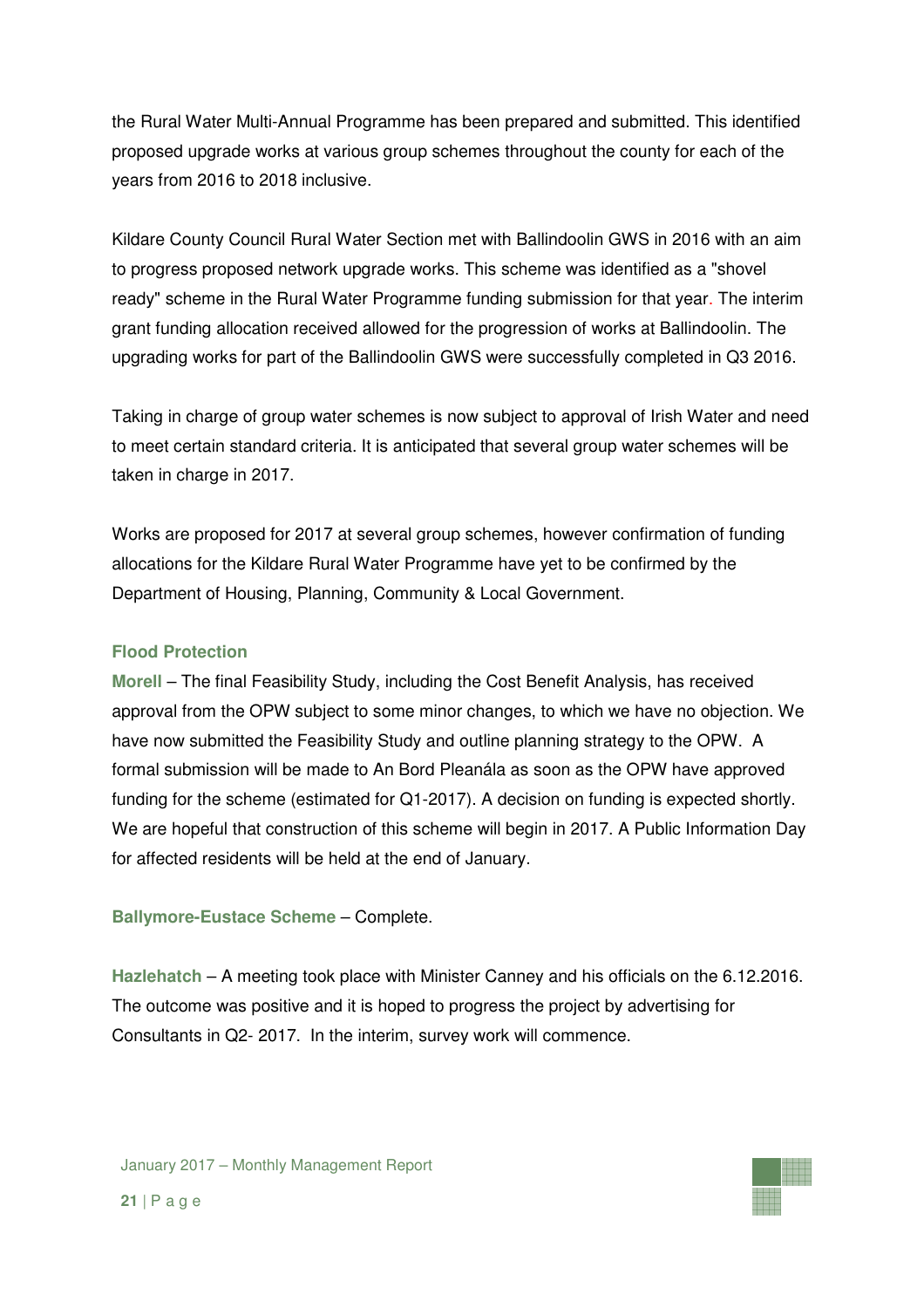**Dara Park** – Construction works and landscaping are now completed. The landscaping contract included the planting of 80,000 bulbs and over 100 trees. A certificate of substantial completion has been issued.

**Oaks, Newbridge** - A solution to the flooding issues has been identified and a consultant has been appointed to carry out detailed design. It is hoped that construction of the scheme will begin in summer 2017 and will include co-operation from Water Services and the MD office. This will be subject to funding.

**Johnstown** – complete.

## **Ardclough** – complete.

**CFRAM Programme** - The final draft report was presented to the elected members at a special briefing held at 11.00 a.m. on Monday, 24<sup>th</sup> October, 2016 prior to full Council meeting.

Draft plans for the South East Region (Barrow) were published on  $18<sup>th</sup>$  September and the consultation period has now closed.

Draft plans for the Eastern Region (Liffey) were published on  $23<sup>rd</sup>$  September and the consultation period has now closed.

The Draft Plans have identified flood management measures for the following towns:

- o Leixlip
- o Maynooth
- o Celbridge
- o Clane
- o Newbridge
- o Suncroft
- o Castledermot
- o Athy

January 2017 – Monthly Management Report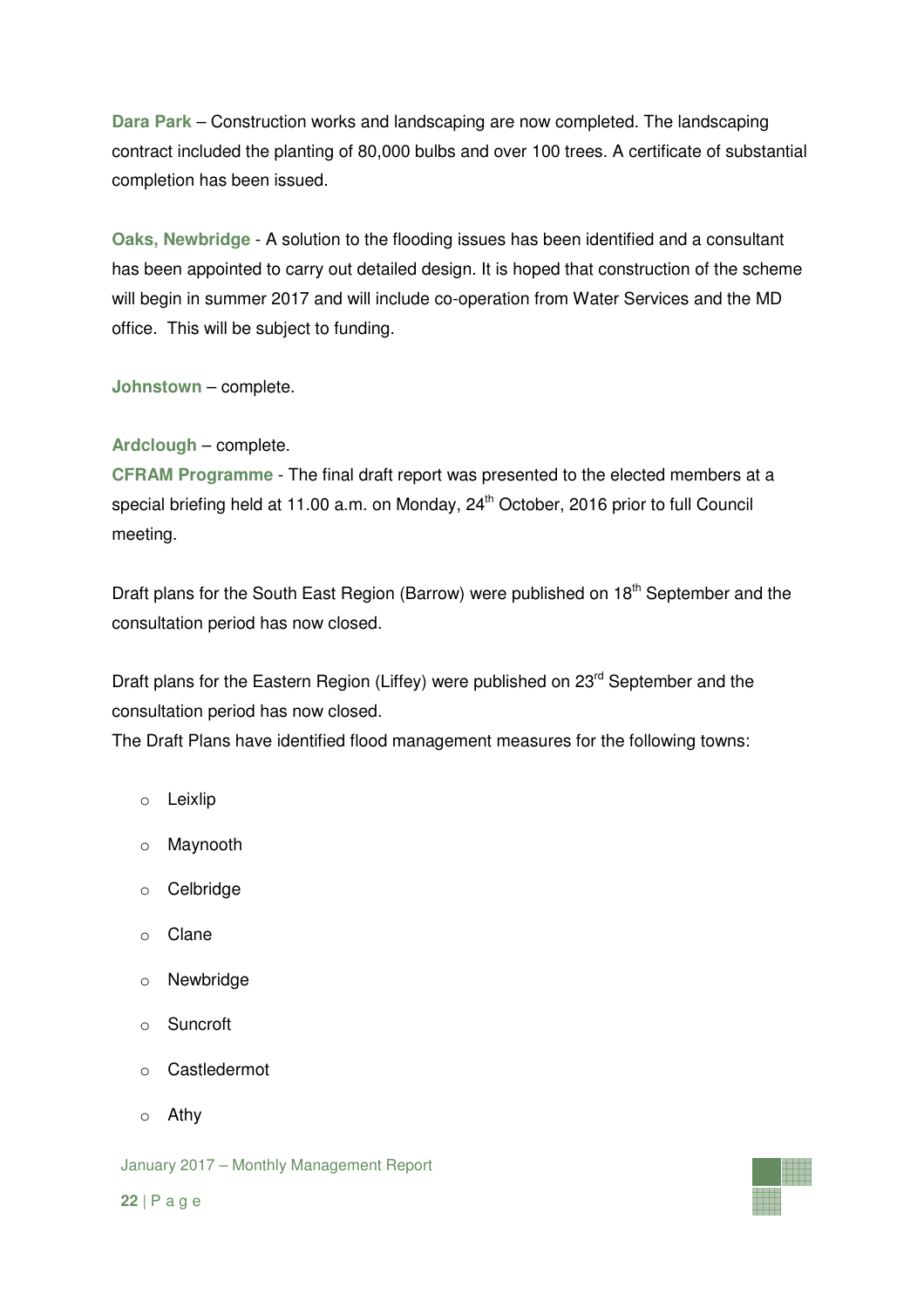A further study is recommended for both Hazelhatch and Naas. Once the Public Consultation period is completed and the submissions dealt with, the final plans will be sent to the relevant Minister for approval. They will then be sent back to the local authorities for adoption. Once adopted, we can apply to the OPW for funding of the schemes.

#### **River Cleaning & Drainage Channel Maintenance**

This year's programme is now complete, with a significant number of channels cleaned, including 1.5km at Derrymullen, Allenwood and a pilot scheme on the Clonshambo, which aims to improve both flood protection and water quality. A meeting was held with representatives from Laois County Council to develop a co-ordinated approach to carrying out cleaning works on the River Barrow.

#### **ENVIRONMENT**

**Kilcock (Royal Canal)** – This facility has now re-opened.

#### **Cemetery Extensions**

**Staplestown –** complete

**Ballybracken** – complete

**Crookstown** – Part 8 published and planning report awaited.

**Newbridge** – Complete.

**Derrinturn** – Complete.

**Lullymore** – Complete.

**Churchtown** – Preferred location for cemetery extension identified and survey/design work being progressed. Road traffic aspects revisited and are now largely resolved. It is proposed to publish the Part 8 documents in the first week of February 2017.

**Athy (St Michael's new)** – Up-grade of car parking area now complete. Further works to internal roadways including resurfacing and kerbing have commenced. The unauthorised entrance has been blocked.

January 2017 – Monthly Management Report **Rathangan** – land acquisition being finalised and a draft design is now to hand.

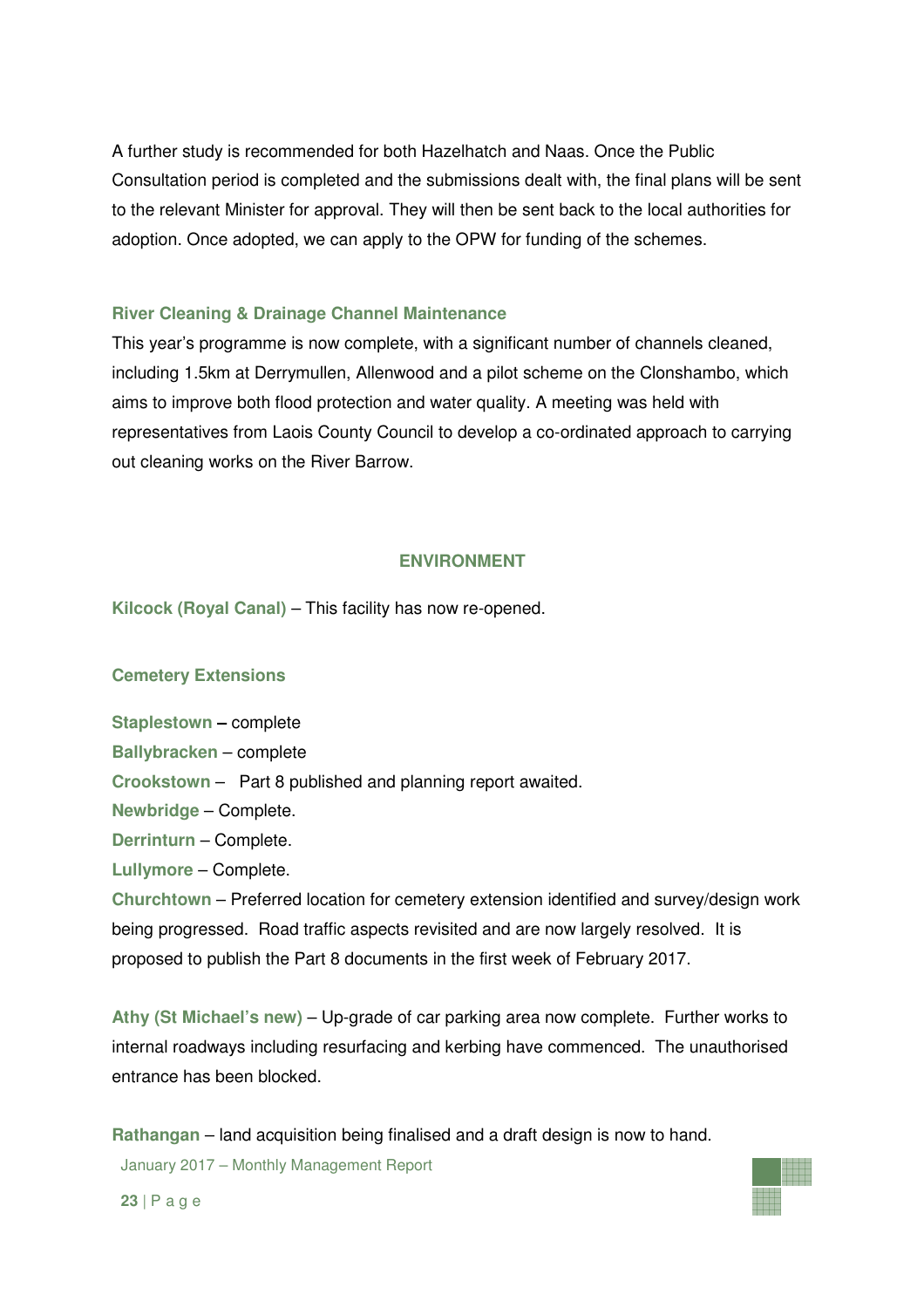**Leixlip** – land acquisition being examined.

**Dog Control** – Design details relating to the proposed upgrade of the pound at Ballitore have finally been agreed. Discussions are ongoing with the owner with a view to agreeing financial arrangements and progressing the matter to Part 8 stage. Design aspects have since been finalised subject to any conditions which might be imposed by the Chief Fire Officer. It is proposed to publish the Part 8 documents in the first week of February 2017.

**North Kildare Civic Amenity (Celbridge, Leixlip and Maynooth)** – The Environment Section has reviewed the suitability of sites within its ownership following an invitation for public expressions of interest. A preferred location is now being progressed at Kilmacredock Upper (beside existing road maintenance depot). Donnachadh O'Brien, Consulting Engineers, have been commissioned to prepare a preliminary design and layout.

**Emily Square Up-grade** – The initial conceptual design was presented to the MD on the  $28<sup>th</sup>$  November. This received a very favourable response though will be subject to a number of amendments as requested by the elected members. It is proposed to formally publish the Part 8 documents in the first week of February 2017. As part of the ensuing public consultation process, a number of local presentations will be made.

\*Tidy Towns – The next meeting of the network is scheduled for 7.00 p.m. on the 25<sup>th</sup> January, 2017 in the offices of Kildare County Council.

**Irish Business Against Litter -** Kildare Town has been voted the cleanest town in Ireland. This exciting result was achieved through the efforts of many associated with the town. It is a great boost to all towns and villages in the county and highlights the great work carried out by all concerned. The town also secured a prize of a sculpture to the value of €40K.

**Kerdiffstown -** Kildare County Council formally accepted responsibility for the management and remediation of the site on the  $5<sup>th</sup>$  June, 2015. Project planning has now been completed and the Project Management phase has commenced. The local community and the Municipal District have been fully briefed. The project team is now fully in place and Jacobs International have been appointed to provide technical assistance for seven tasks including end-use definition, EIA, engineering supports, demolition of dangerous structures etc.

January 2017 – Monthly Management Report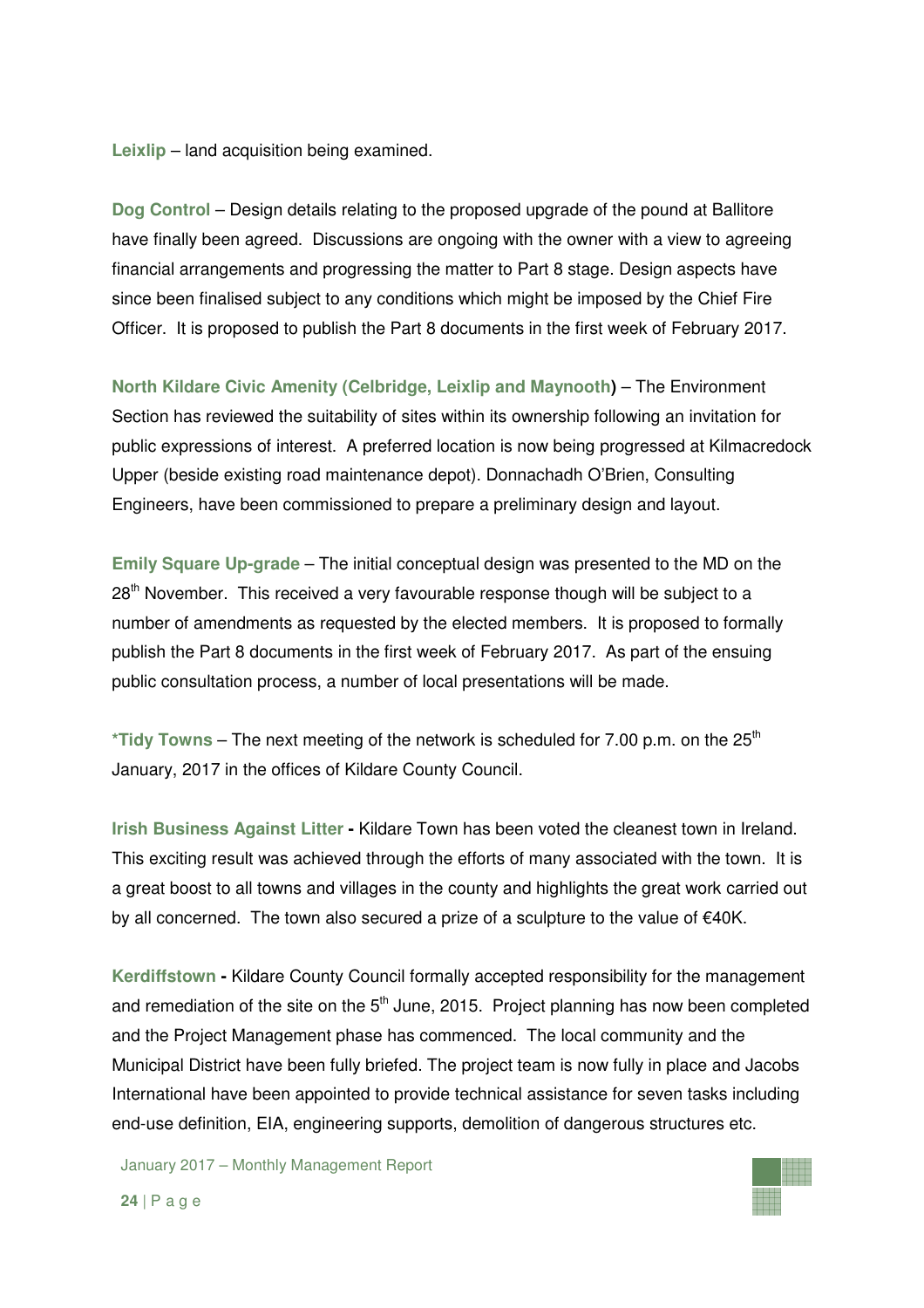## **1. End Use**

o A presentation on the final decision of the end use was presented to Naas Municipal District on Tuesday, 15<sup>th</sup> November, 2016 where it was announced (subject to statutory consents) that the end use will be a park with multi uses pitches, change rooms, playground and walking/running tracks.

## **2. Demolition contract**

- o Priority Construction has been awarded the contract.
- $\circ$  The demolition works have commenced and the Community Liaison Group were briefed on the 19<sup>th</sup> October. Further briefings will take place if there are any significant changes.
- o The works were programmed to continue until March 2017, however, the contractor is making exceptional progress with contract completion anticipated to be at the end of January.
- o The works also includes moving waste already on site into the lined cell. This waste was within the structures that have been demolished and were unsafe to access.
- $\circ$  The Community Liaison Group was briefed on the 19<sup>th</sup> October. Further briefings will take place if there are any significant changes.

## **3. Additional Site Investigation, Gas and Ground Water Monitoring Wells**

- o IGSL have been awarded the contract.
- o Works have commenced on site.
- $\circ$  All the boreholes and gas wells are installed. The commissioning of the wells with some fencing should be completed by the end of January.
- $\circ$  The Community Liaison Group was briefed on the 19<sup>th</sup> October. Further briefings will take place if there are any significant changes.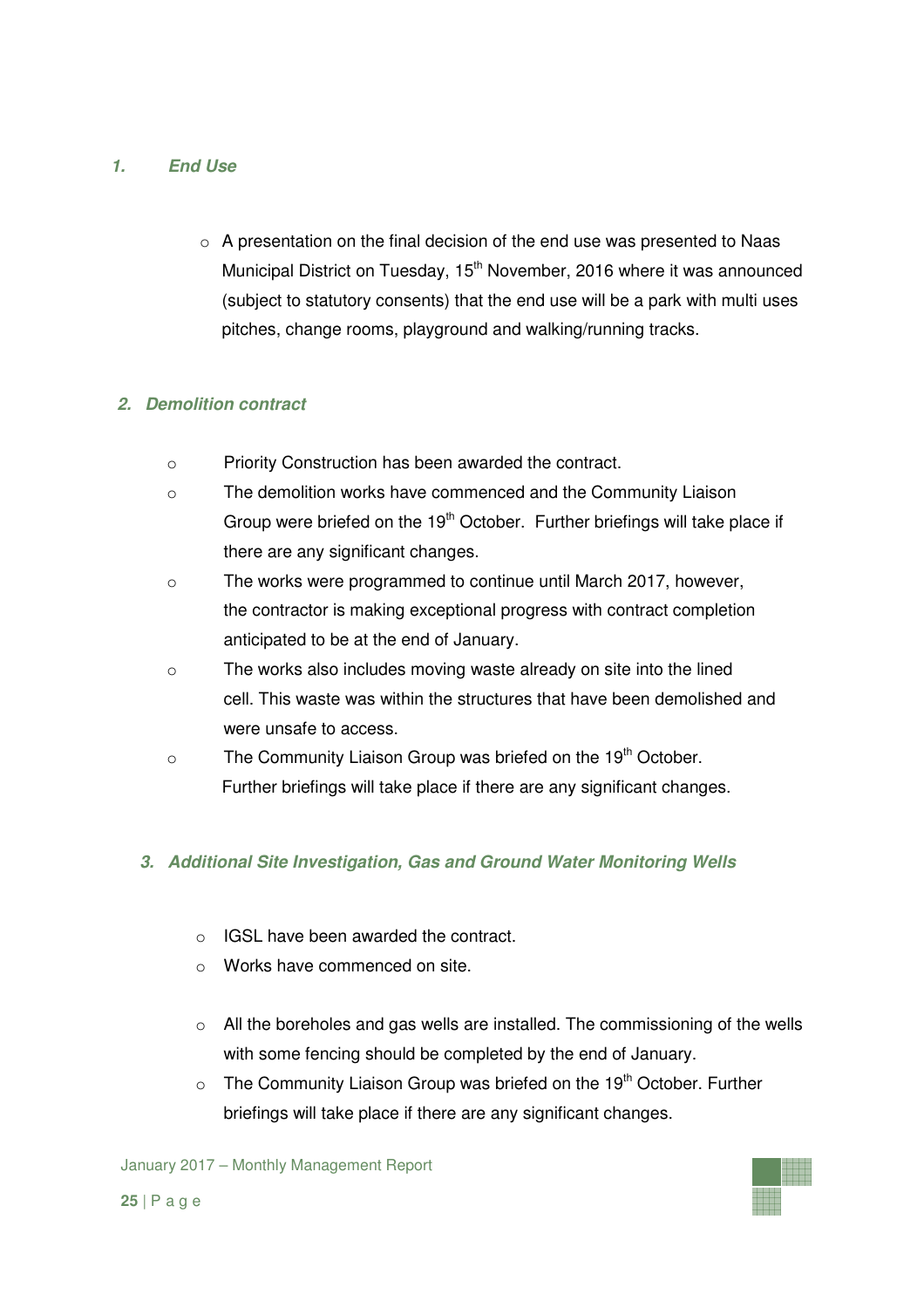## **4. Preliminary Design/Planning/EIA**

- o Outline design works are now at an advanced stage.
- $\circ$  A final site shape/formation has been identified with the inclusion of the end use design.
- o Environmental monitoring and background studies are substantially completed for the Environmental Assessment but will continue to be monitored.
- o Contact has been made with statutory bodies.
- $\circ$  It is still expected that all licensing and planning applications will be finalised by the end of Q1 – 2017 and ready for legal review before submission at end of Q2.
- $\circ$  A CPO process will be commencing in tandem with the EIA and documents are currently being drafted.

## **Energy Management**

The Energy Management Team continues to progress a range of initiatives in this regard. All in all, the Council has reduced its energy consumption by 14% since 2009. It is now proposed that the remit of the team will be widened to include Climate Change Adaptation and it is now being restructured accordingly. A one day workshop with a view to scoping the climate change action plan was arranged on the 9.12.2016. The members of the SPC were also invited. The outputs from this workshop are currently being assessed and collated.

#### **Athy MD Initiatives**

Subject to formalities, agreement has been reached with the owner of the Model School and KWETB regarding a proposal to converting part of the building (formerly VTOS) to an apprentice training centre. Design and tender documents have been prepared since.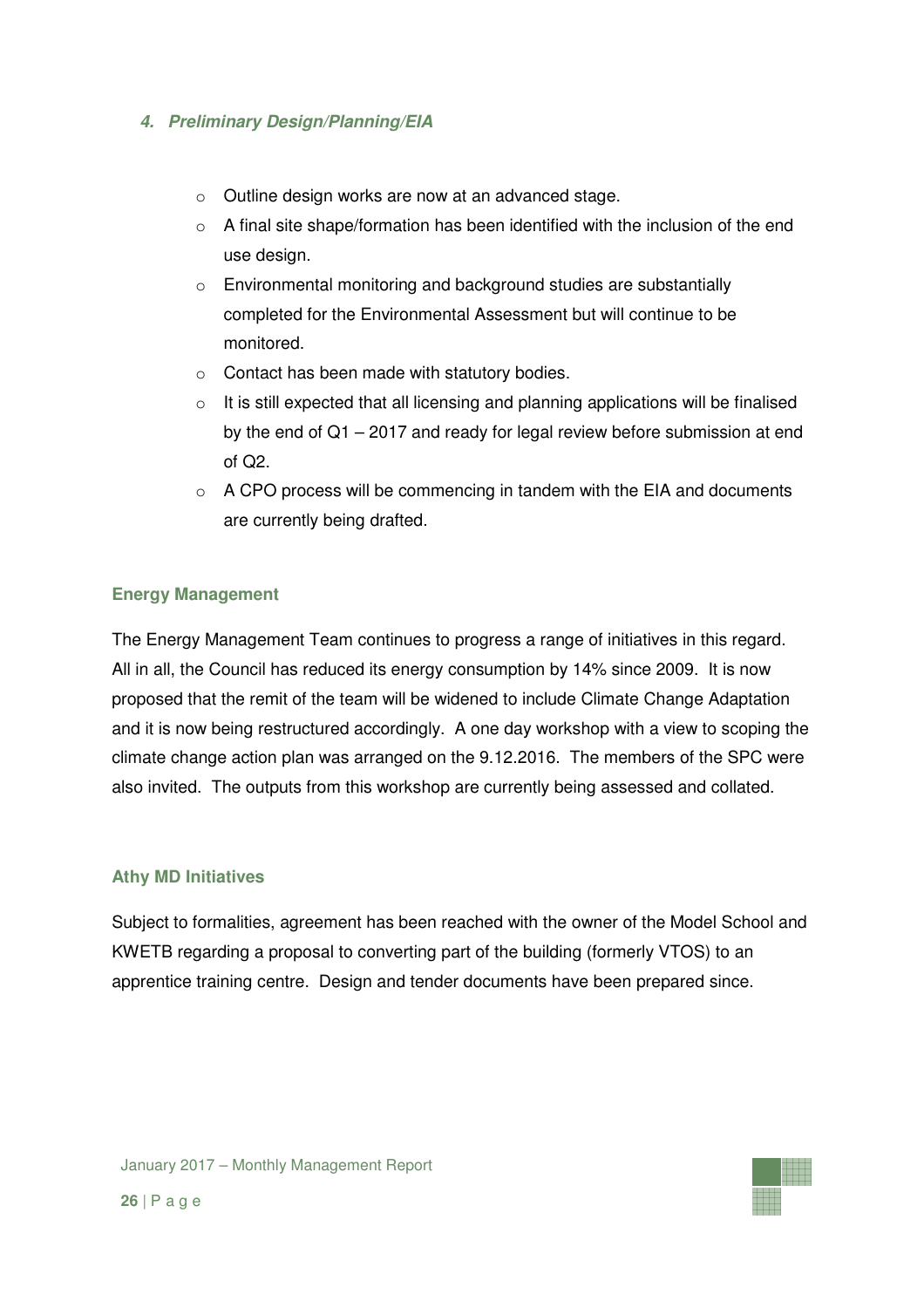## **Roads, Transportation and Public Safety**

#### **enet's plans for Newbridge**

enet has met with the relevant infrastructure sections in KCC to discuss their plans for Newbridge. They intend investing €0.6M constructing Fibre Network in the town.

enet, are best known for operating the Metropolitan Area Networks (MANs) on behalf of the Irish Government.

The Company has informed KCC that the installation of duct, sub duct and fibre optic cable will be deployed across the town connecting major commercial and industrial zones, educational institutions, as well as sites for Government Networks. Already a number of secondary schools St Mark's Special School, Patrician Secondary School, Holy Family Secondary School, St Conleth's Community College and Newbridge College have signalled their interest in connecting to the infrastructure and demand is seen to be very positive.

The enet network will be operated in an open access fashion, meaning that all service providers can have access. This model is contrary to the exclusive way that traditional operators' networks functioned and allows for competition in a way that had not previously happened. enet's experience has shown that the existence of open access fibre has a major impact on boosting the range, quality and value of communications solutions for businesses in the area.

Subject to the necessary approvals construction work is due to commence in Feb / Mar 2017 and the network is scheduled for completion in June, 2017.

#### **Local Infrastructure Housing Activation Fund (LIHAF)**

The formal announcement in regard to LIHAF funding will be made by the Department at the end of March.

#### **Naas & Sallins Parking Bye-Laws**

Parking Bye-Laws for Naas & Sallins were on public display until 17th January 2017. The closing date for submissions is 8th February 2017.

January 2017 – Monthly Management Report **Proposed Parking Bye-Laws for Clane & Castledermot** 

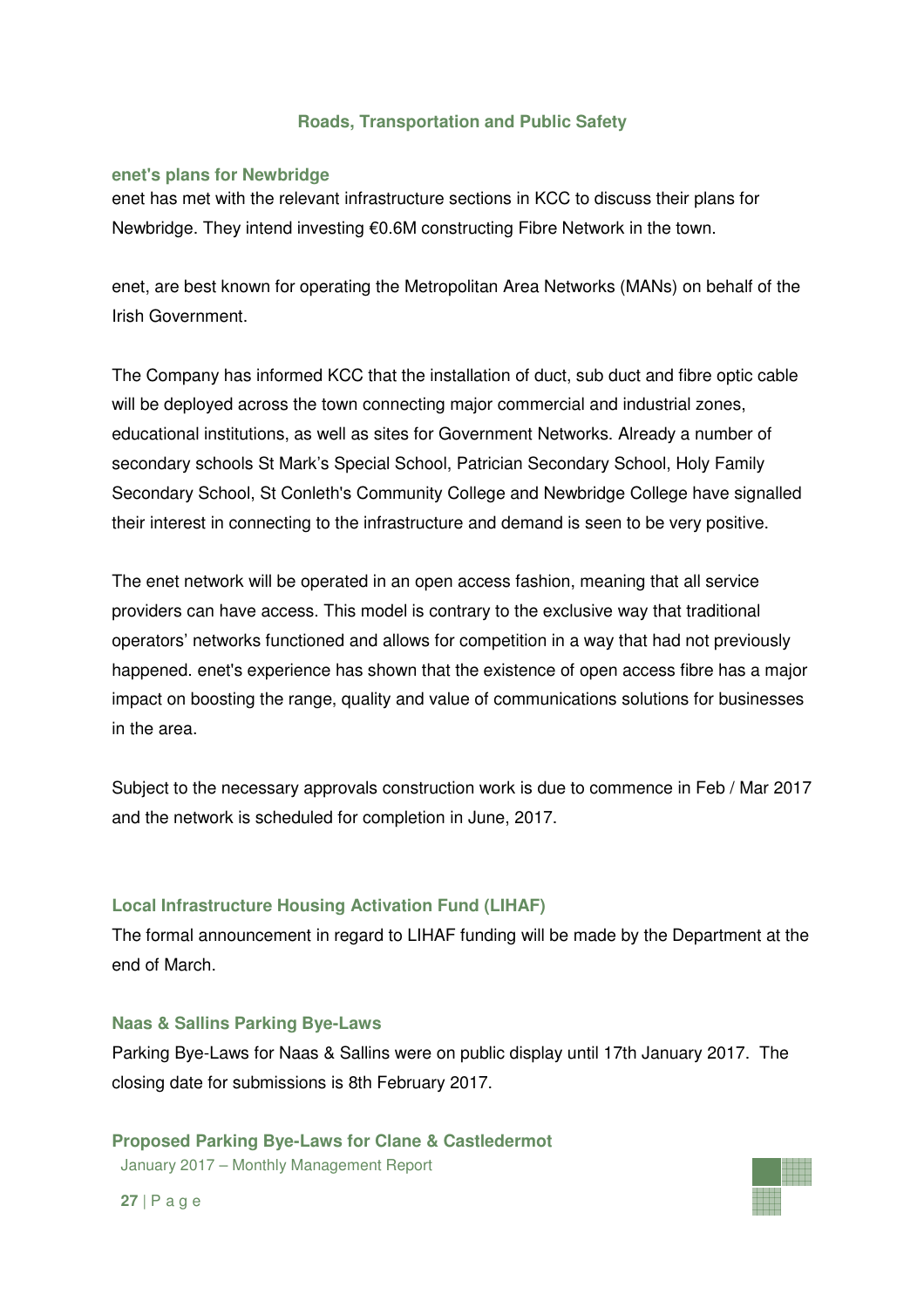The drafting of Clane and Castledermot Parking Bye-Laws is in progress.

## **Pay by Phone Parking Trial**

A free trail of Pay by phone parking is now in operation in Newbridge, Kildare Celbridge, Leixlip and Maynooth and is operating satisfactorily. This service is being provided in conjunction with APCOA Ireland Ltd who currently enforces pay parking in the above towns.

Feedback from the public has been positive. This trial will be in operation for a minimum of 6 months and the Roads Section will monitor progress and use of the facility.

## **Smart Parking Metres Trial in Newbridge**

Smart parking meters at 6 locations have been installed and are operational in Newbridge. While there were some teething problems initially with the configuration of the software, these issues have now been resolved. The public have been positive with regards to the new facility. This trial will continue for a minimum of three months. The Roads Section will monitor progress and use of the facility.

These machines provide contactless payments with debit or credit cards as well as the normal pay by coin at the metre facility.

## **Traffic Management Study - Maynooth**

AECOM are continuing with the preparation of a Traffic Management Study for Maynooth. It is planned to present the draft recommendations to the MD members in February 2017 to be followed by a final public consultation exercise in early 2017.

## **Newbridge and Kildare Sustainable Projects**

Discussions are ongoing with the NTA in regard to agreeing funding and the project brief. The 2017 NTA allocation is due to be published before the end of January.

#### **Maynooth Northern Outer Orbital Route**

Rathoath MD members approved the Part 8 for the section of the Outer Orbital Route which connects the Moyglare Road with the Dunboyne Road in Maynooth.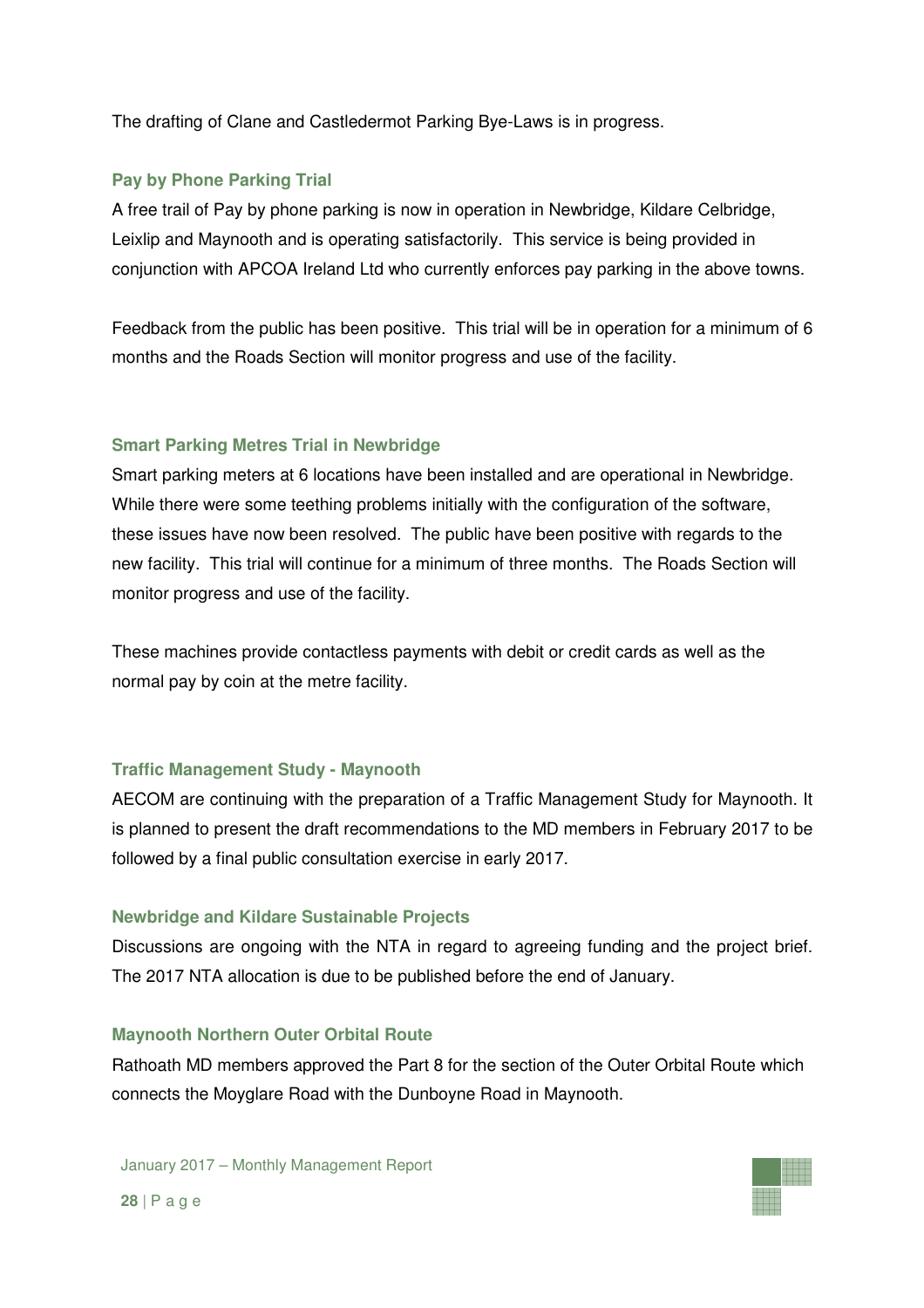The Developer that has proposed to construct this section of the MOOR is now awaiting the outcome of discussions with Irish Water in regard to Water and Waste Water capacity issues.

#### **Kilcock Parking Bye Laws**

An examination and analysis of the 39 submissions received is currently underway. In addition an alternative parking option for commuters is currently being examined, (see Kilcock Park and Ride below).

## **Proposed Kilcock Park & Ride facility**

Public consultation on the development of a Park and Ride has just been concluded and the submissions are currently being considered

## **Sheep Grids – Athgarvan**

The installation of 2 sheep grids, gates and associated fencing in the area of Athgarvan School has been completed.

## **Brownstown / Curragh footpath and pedestrian crossing.**

The construction of a footpath between Brownstown and the Curragh Camp has been completed. The erection of the traffic signals at the pedestrian crossing and the installation of new public lighting standards are due to follow in the coming weeks.

#### **LIS Schemes.**

The LIS schemes at Roseberry and Tankardsgarden, Newbridge, were completed before Christmas 2016.

#### **Bollards at Tesco, Kildare Town.**

The Municipal District Office is currently erecting bollards along the footpath at Tesco in Kildare Town and also on the opposite side of the road. These bollards have been supplied by Tesco and are being erected by the Municipal District.

#### **Athy Distributor Route**

Preliminary Design, Business Case and Draft EIS were submitted to DTTaS for approval. Following approval the scheme will be published to An Bord Pleanala.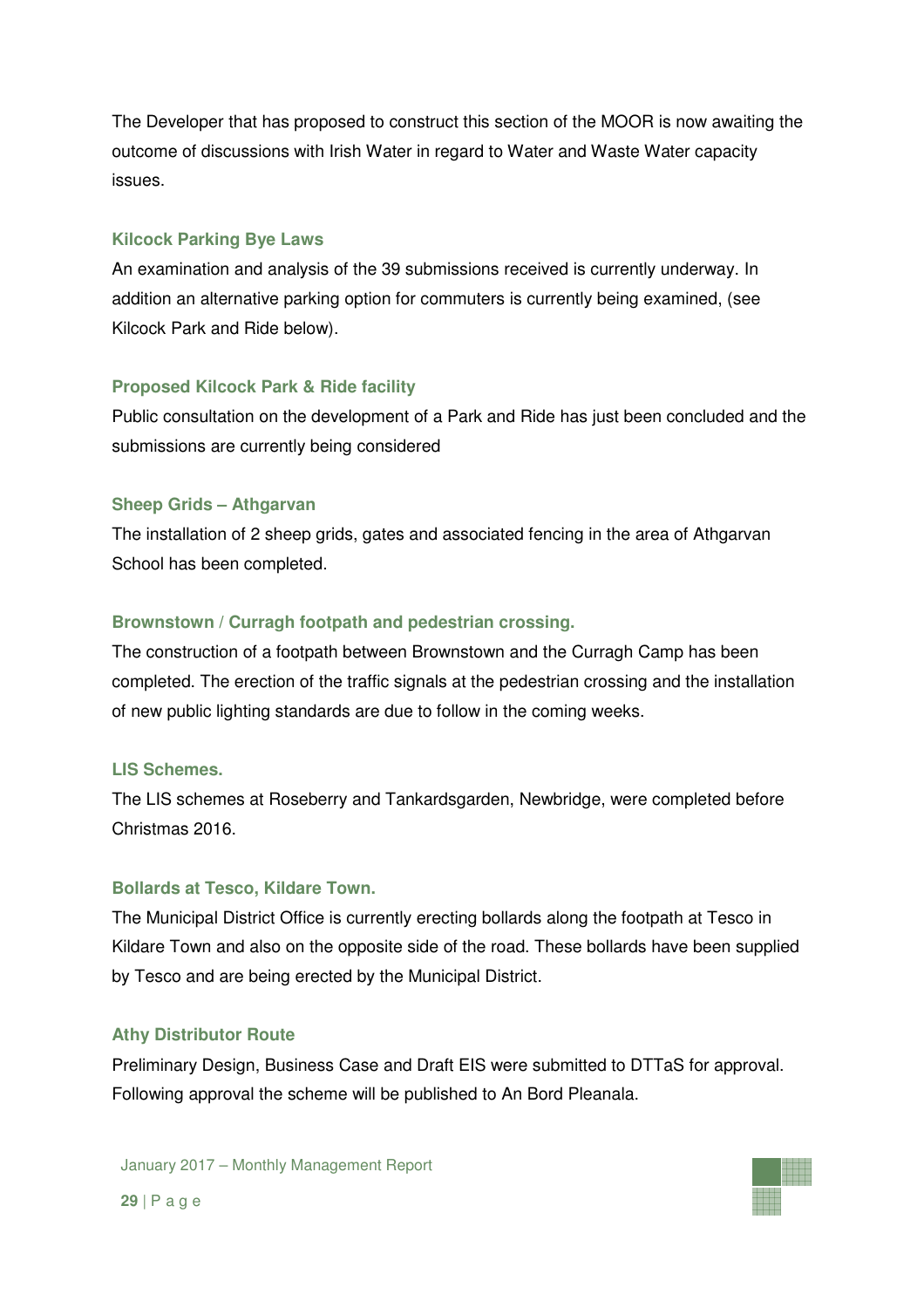## **Newbridge Link Road - Industrial Estate to Curraghgrange**

Construction is underway and is due to be completed in March 2017

## **Dublin Road Corridor, Naas**

The Council has appointed the consultant for the detailed design and contract documentation preparation phase of this project. Consultations with the Naas MD members and other stakeholders are being organised.

## **Naas MD Road Improvement Works 2016 (Package 3)**

The Naas MD awarded the third package of road surfacing projects for 2016 and the following works are now complete.

- Mylerstown, Kilcullen Road (R448) (Complete)
- Silliotthill, Kilcullen Road (R448) (Complete)
- Mullacash Junction (L2023) (Complete)
- Clane / Sallins Road (R407) (Complete)
- Johnstown village (L6034) (Complete)

## **Naas MD Footpath Improvement Works 2016**

The following is the current situation with the Naas MD contracts for footpath improvement works for 2016:

- Sunnyhill, Kilcullen (Complete)
- Hillcrest, Kilcullen (Complete)
- Tipper Road, Naas (Complete)
- Sarto Park, Naas (Complete)
- Johnstown Manor, Johnstown (Complete)
- St. Brigids, Sallins (Complete)
- The Gables, Kill (Substantially Complete)
- Thompsons Cross, Kilcullen (Complete)
- Moanbane, Kilcullen (Complete)

#### **New Footpath - Naas Road, Kilcullen**

The NTA agreed to fund a new Footpath between Lui na Greine and Laurel Wood Housing Estate on the Naas Road, Kilcullen. The works are now complete.

January 2017 – Monthly Management Report

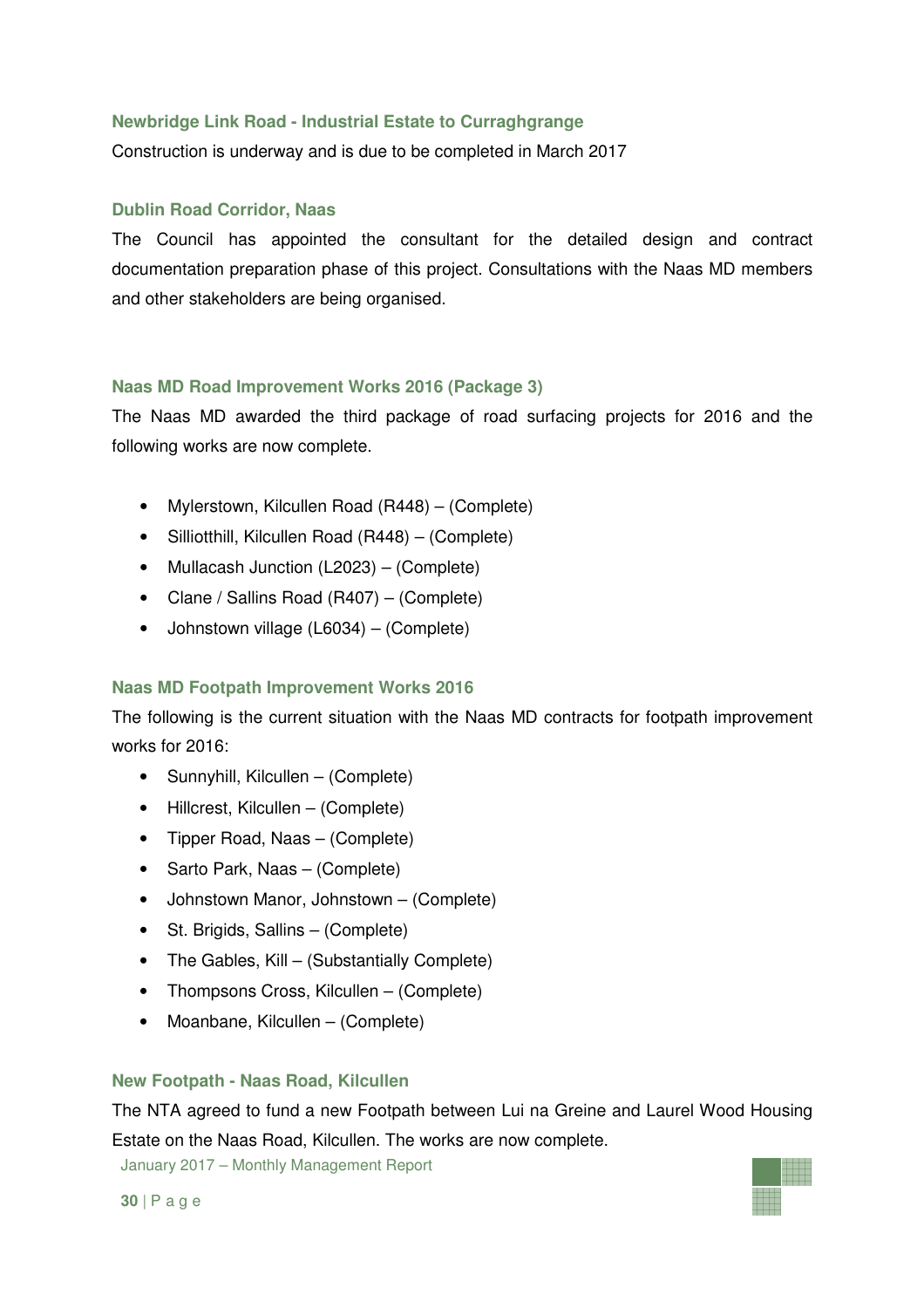## **NTA GDA Cycle Network Design (Naas)**

Three schemes are being progressed to Public Consultation Stage and this work is funded by the NTA.

The routes are:

- Naas to Kill
- Kilcullen Road, Naas
- Greenway from Newbridge Road (Naas) to Sallins train station along the route of the canal

The closing date for receipt of submissions for the Kilcullen Road, Naas Cycleway Part 8 was 16/12/16. The submissions report is being prepared by the scheme consultants for review by the Planning Section, before going before the Members of Naas Municipal District.

The Part 8 process for the Naas to Kill cycleway will commence in Jan/Feb 2017. A public information day was held on 18/01/17 and a report to the Naas MD Members will follow.

The Greenway from Newbridge Road (Naas) to Sallins train station is planned to go to Part 8 in Q1 2017.

## **M7 Naas to Newbridge Bypass Upgrade, M7 Osberstown Interchange and R407 Sallins Bypass**

As Members are aware the M7 Naas to Newbridge Bypass Upgrade and R407 Sallins Bypass projects have been included in the Department of Expenditure and Public Reform Programme entitled "Building on Recovery - Infrastructure and Capital Investment 2016- 2021". The Department of Transport Tourism and Sport (DTTaS) have agreed that both projects are to form one contract.

Contract documents were issued in December 2016 to the shortlisted pre-qualified contractors. This process is in preparation for award of the construction contract in Q2 2017 which remains subject to provision of funding from both funding agencies, DTTaS and Transport Infrastructure Ireland (TII). The construction contract duration is approximately 30 to 36 months.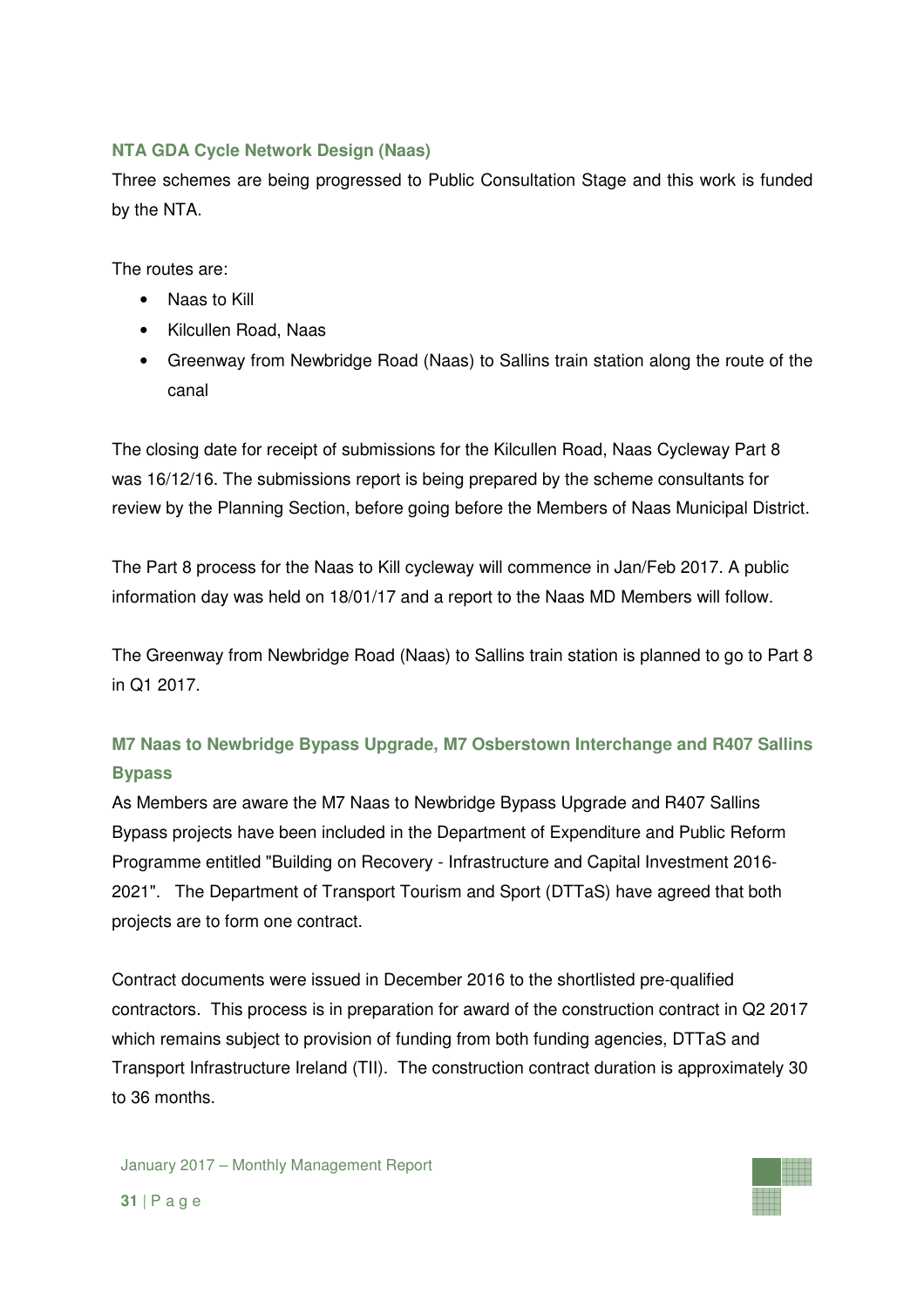Notices to Treat for the M7 Naas to Newbridge Bypass Upgrade, the M7 Osberstown Interchange and R407 Sallins Bypass were issued in December 2015. Land negotiations are continuing.

Advanced works/testing are underway in preparation for the main contract. This includes landowner accommodation works, archaeological testing, ground investigation, the Sallins Railway underbridge and the M7 hard shoulder strengthening (complete).

## **Royal Canal Greenway between Maynooth and Dublin County Boundary**

The Part 8 report for this scheme was approved at the October 2016 full Council meeting.

A procurement competition for the appointment of consultants is now complete and Atkins Consultants have been appointed, and we expect them to commence work on the scheme in the very near future

This scheme will consist of the construction of a cycleway and pedestrian facility along the canal tow path. The scheme is 8.4km in length and will consist of a 2.5 to 3m wide shared walking and cycling facility.

## **Royal Canal Greenway - Maynooth to "The West"**

The construction of the KCC section of this Cycleway through Kilcock commenced construction on the 17th October, and is nearing completion. The contractor is currently working on the installation and commissioning of traffic lights at Shaw Bridge.

Waterways Ireland has recommenced preparatory works on the section between Jacksons Bridge and Maynooth.

## **Maynooth North South Corridor Project**

Phase 3 of this project, entails the redevelopment of the cycle lanes and road resurfacing between the Maxol garage traffic lights and the Glen Royal traffic lights on the Straffan Road. This work commenced on the 19th September.

These works will be completed during the Weekend  $20<sup>th</sup>$  to  $22<sup>nd</sup>$  January. A tender competition to award consultants for Phases 4-6 of this scheme commenced just before Christmas.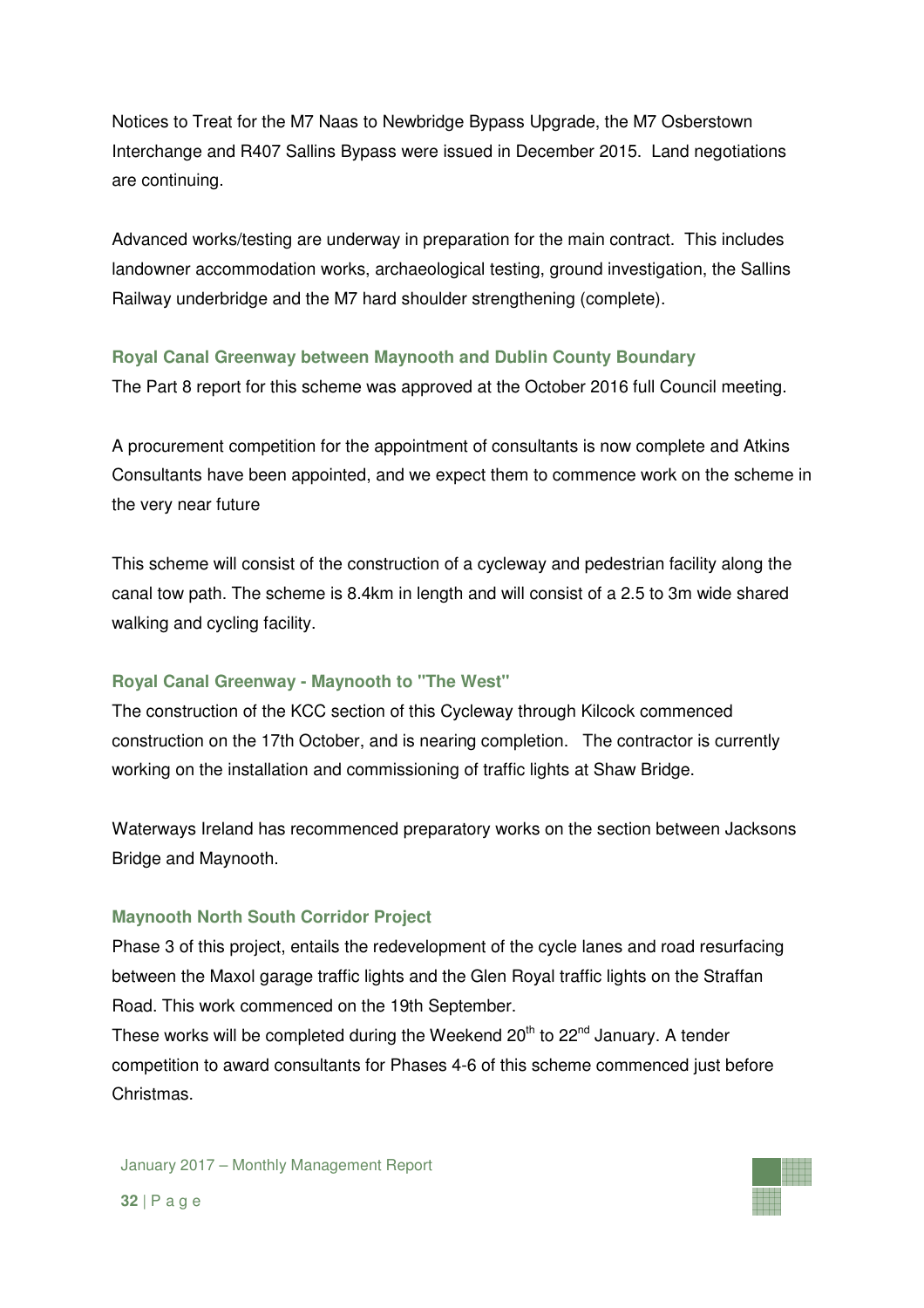## **Footpath Schemes in the Maynooth MD**

Footpath construction works on LPT schemes at (1) Greenfield , Maynooth, (2) Bridge Street, Kilcock and (3) Woodlands, Rathcoffey Road, Maynooth were just completed before Christmas, and the final scheme on the Kilcock road Clane is nearing completion.

#### **Prosperous Urban Park Scheme**

Work has commenced on the preparation of a Part Viii document for public consultation and internal and external discussions with the relevant stakeholders. We intend to commence the formal consultation process by the end of the January.

## **Replacement of the Machinery Yard**

The KCC Machinery Yard and Stores is currently located in Newbridge. It is proposed to relocate the machinery Yard and maximise the use of the existing site in Newbridge.The detailed analysis, design, site selection, planning and relocation issues will commence in February.

#### **Fire Service**

| <b>Operational Calls</b> |                         |                         |  |  |
|--------------------------|-------------------------|-------------------------|--|--|
| <b>Station</b>           | <b>Total Calls 2015</b> | <b>Total Calls 2016</b> |  |  |
| Newbridge                | 456                     | 446                     |  |  |
| <b>Naas</b>              | 458                     | 484                     |  |  |
| Athy                     | 208                     | 262                     |  |  |
| Maynooth                 | 281                     | 319                     |  |  |
| Monasterevin             | 201                     | 190                     |  |  |
| Leixlip                  | 229                     | 235                     |  |  |
| <b>TOTAL</b>             | 1833                    | 1936                    |  |  |

#### **Incident Statistics for Kildare Fire Service**

|                | <b>Operational Calls 2016</b> |     |              |              |            |      |
|----------------|-------------------------------|-----|--------------|--------------|------------|------|
| <b>Station</b> | Jan                           | Feb | <b>March</b> | <b>April</b> | <b>May</b> | June |
| Newbridge      | 39                            | 34  | 40           | 43           | 37         | 34   |
| Naas           | 52                            | 37  | 51           | 45           | 45         | 46   |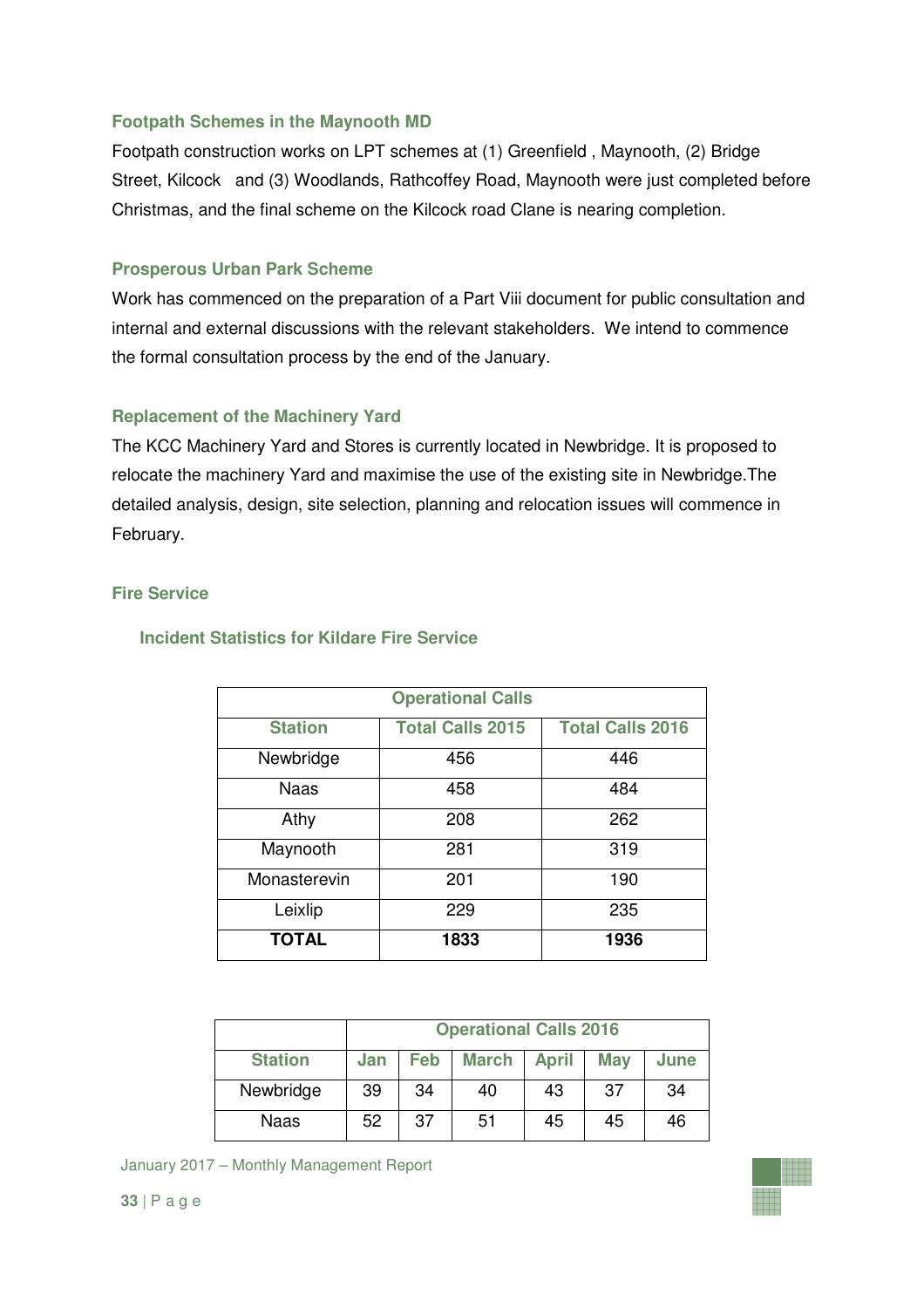| Athy           | 25   | 18  | 17                            | 20  | 15         | 18         |
|----------------|------|-----|-------------------------------|-----|------------|------------|
| Maynooth       | 17   | 22  | 32                            | 26  | 25         | 24         |
| Monasterevin   | 18   | 14  | 17                            | 17  | 18         | 15         |
| Leixlip        | 10   | 20  | 23                            | 18  | 24         | 21         |
| <b>TOTAL</b>   | 161  | 145 | 180                           | 169 | 164        | 158        |
|                |      |     | <b>Operational Calls 2016</b> |     |            |            |
| <b>Station</b> | July | Aug | <b>Sept</b>                   | Oct | <b>Nov</b> | <b>Dec</b> |
| Newbridge      | 40   | 35  | 26                            | 42  | 40         | 36         |
| <b>Naas</b>    | 23   | 24  | 29                            | 56  | 42         | 34         |
| Athy           | 10   | 30  | 28                            | 21  | 30         | 21         |
| Maynooth       | 20   | 32  | 25                            | 33  | 32         | 31         |
| Monasterevin   | 10   | 15  | 11                            | 14  | 18         | 33         |
| Leixlip        | 18   | 14  | 19                            | 26  | 23         | 19         |
| <b>TOTAL</b>   | 121  | 150 | 138                           | 192 | 185        | 174        |

## **Fire Prevention**

|      | <b>No. Inspections</b> | <b>No. Premises Inspected</b> |
|------|------------------------|-------------------------------|
| 2015 | 175                    | 145                           |
| 2016 | 107                    | 107                           |

|      | <b>No. Fire Safety Complaints</b> |  |  |
|------|-----------------------------------|--|--|
| 2015 | nn                                |  |  |
| 2016 | 19                                |  |  |

#### **Economic Development, Enterprise and Corporate Services**

## **Shop Front / Town Centre Improvement Grants**

This highly successful grant scheme will re-open in 2017 offering financial support to independent business owners to re-decorate their shop fronts. Applications are now invited. Full details are on the Council's website.